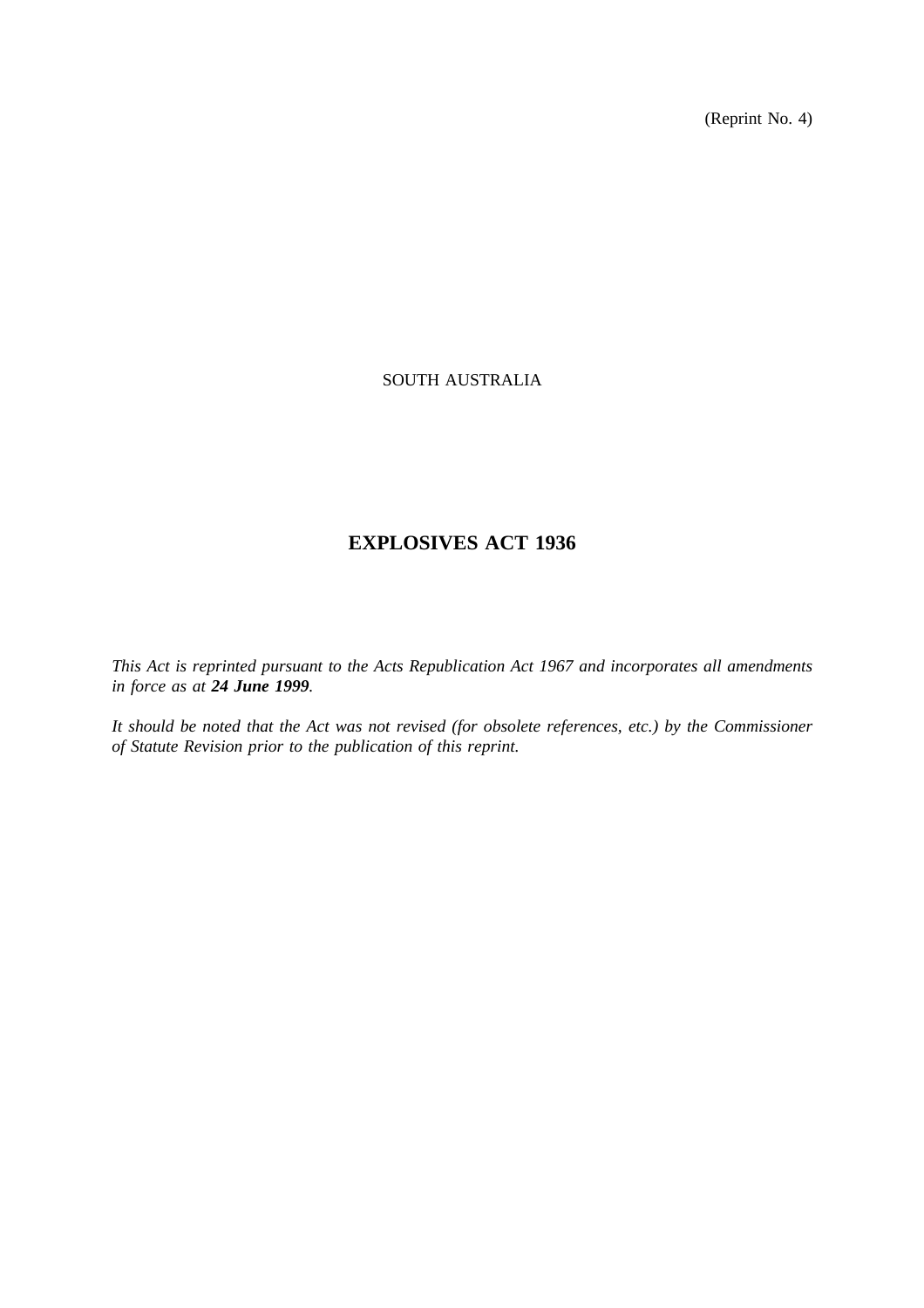# **SUMMARY OF PROVISIONS**

# **PART 1 PRELIMINARY**

- 1. Short title
- 2. Commencement
- 3. Arrangement
- 
- 4. Interpretation<br>5. Extension of Extension of definition of explosive to other explosive substances
- 6. Definition and classification of explosives
- Exemption of ammunition the property of His Majesty
- 8. Filling, etc., of safety cartridges
- 9. Inspectors

#### **PART 2 MANUFACTURE OF EXPLOSIVES**

- 10. Persons carrying on certain processes to be deemed manufacturers
- 11. Special rules for regulation of workmen in factory
- 12. Licensing of factories
- 13. Precautions against fire and explosions
- 14. Adjoining places occupied together
- 15. Reconstruction of buildings destroyed by accident

#### **PART 3 CARRIAGE OF EXPLOSIVES**

- 16. Restrictions as to carriage of explosives<br>17. Exemption of carrier where consignee.
- Exemption of carrier where consignee, etc., in fault
- 18. Liability of consignor or consignee
- 19. Licences for carriage of explosives

#### **PART 4 STORAGE OF EXPLOSIVES**

- 20. Government magazines
- 21. Licensing of private magazines
- 22. Licensing of premises
- 23. Keeping of explosives
- 24. Storage charges in Government magazines
- 25. Power to sell explosives
- 26. Explosives to be in secure packages
- 27. Testing of explosives in Government magazine<br>28. Sale or transfer to be reported to the officer in
- Sale or transfer to be reported to the officer in charge

# **PART 4A**

# **ACQUISITION OF LAND**

- 28A. Definitions
- 28B. Power to acquire land
- 28C. Surrender of mining leases
- 28D. Power to dispose of surplus land

## **PART 5 CONTROL OF EXPLOSIVES IN SHIPS**

- 29. Vessels arriving with explosives to hoist flag
- 30. Prohibited areas
- 31. Ships carrying explosives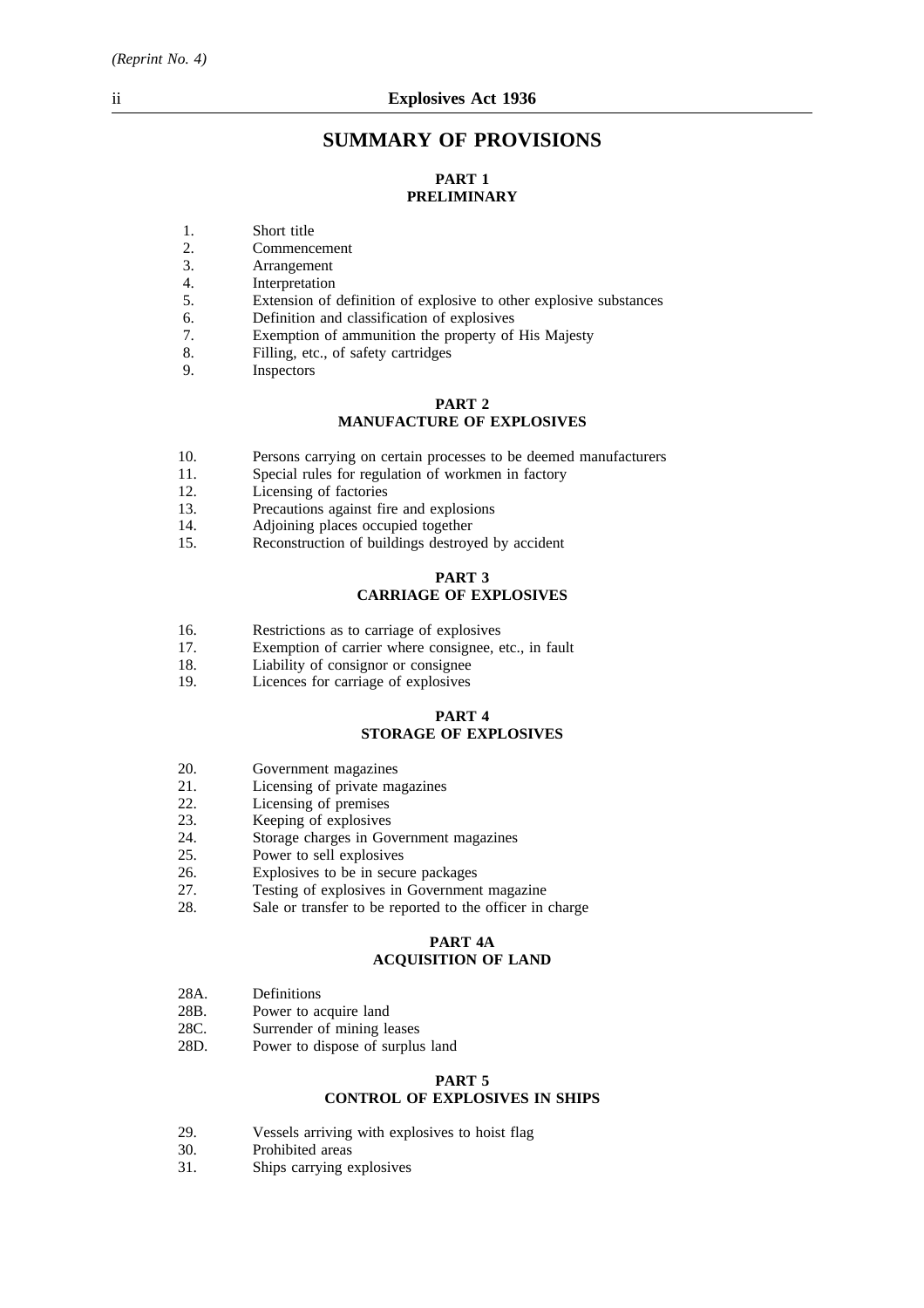- 32. Procedure at magazine
- 33. Explosives on arrival to be reported
- 34. Explosives removed from ship
- 35. Penalty on going alongside wharves
- 36. Explosives to be landed at the place appointed for the purpose
- 37. Explosives not to be shipped within certain limits
- 38. Control over ships and boats in ports
- 39. Boats carrying explosives to be licensed and provided with tarpaulins
- 40. Power to delegate authority
- 41. Savings as to ships rockets, etc.

#### **PART 6 MISCELLANEOUS**

- 42. Powers of inspectors<br>43. Inspector may be ass
- 43. Inspector may be assisted 44. Obstructing inspectors
- 44. **Obstructing inspectors**<br>45. **Protection to inspector**
- 45. Protection to inspector<br>46. Powers of the Director
- Powers of the Director
- 47. Deeming provision
- 48. Power to prohibit manufacture, storage, and carriage of specially dangerous explosives Pactory licence unnecessary in certain cases
- 49. Factory licence unnecessary in certain cases<br>50. Penalty on and removal of trespassers
- 50. Penalty on and removal of trespassers<br>51. Supplemental provisions as to forfeiture
- 51. Supplemental provisions as to forfeiture of explosive<br>51A. Offences by bodies corporate
- 51A. Offences by bodies corporate<br>51B. Continuing offences
- 51B. Continuing offences<br>51C. Delegation by Direct
- 51C. Delegation by Director<br>52 Regulations
- 52. Regulations<br>53. Magazines i
- 53. Magazines in municipalities<br>54. Continuance of regulations
- Continuance of regulations
- 55. Saving provision
- 56. Summary proceedings<br>57. Financial provision
- 57. Financial provision<br>58. Repeal of s. 189 of
- 58. Repeal of s. 189 of Harbors Act 1936

#### **APPENDIX 1 LEGISLATIVE HISTORY**

# **APPENDIX 2 DIVISIONAL PENALTIES AND EXPIATION FEES**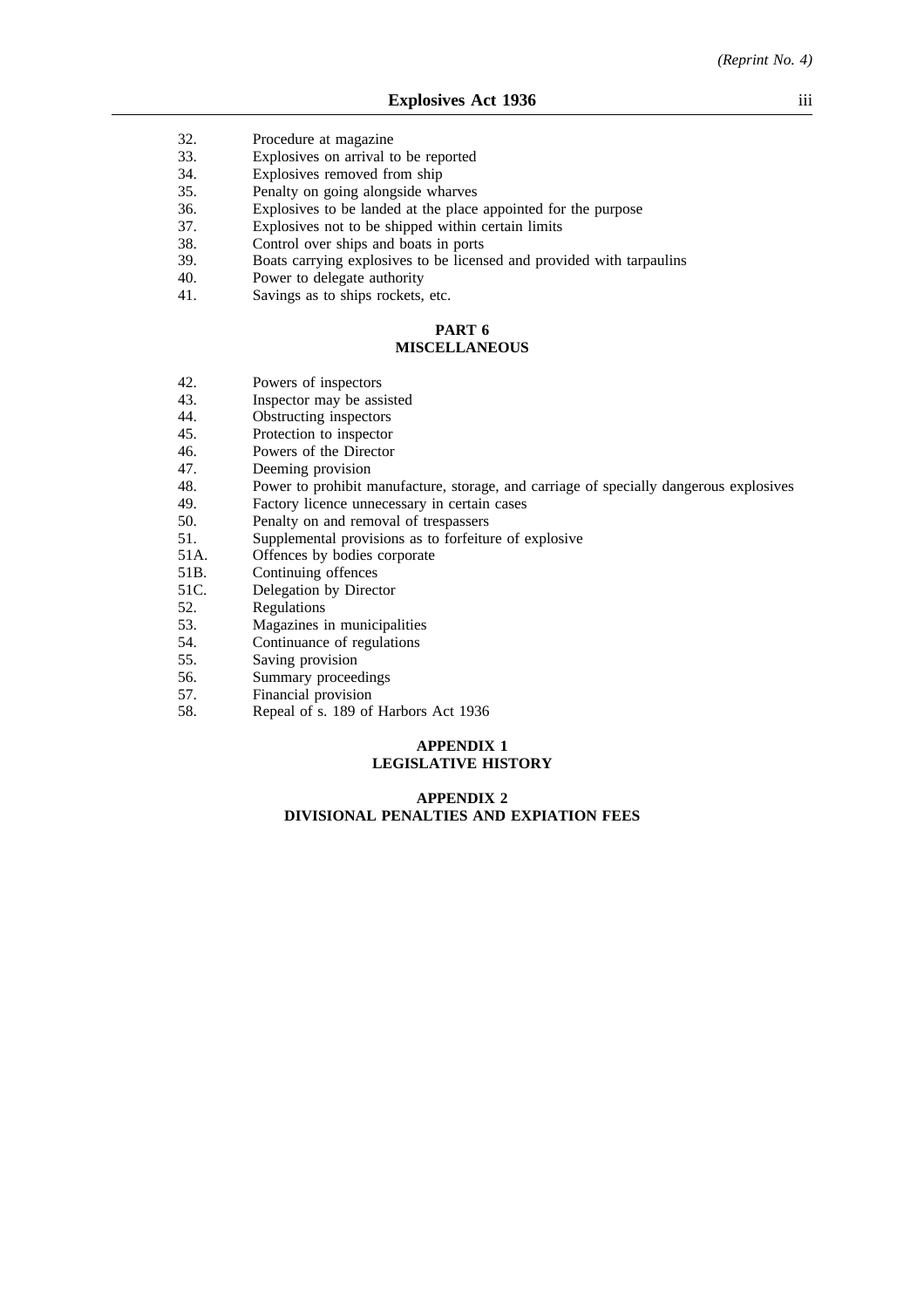# **EXPLOSIVES ACT 1936**

being

Explosives Act 1936 No. 2306 of 1936 [Assented to 19 November  $1936$ ]<sup>1</sup>

as amended by

Explosives Act Amendment Act 1958 No. 33 of 1958 [Assented to 20 November 1958] Explosives Act Amendment Act 1962 No. 23 of 1962 [Assented to 25 October 1962] Explosives Act Amendment Act 1963 No. 15 of 1963 [Assented to 7 November 1963] Harbors Act Amendment Act 1966 No. 89 of 1966 [Royal Assent proclaimed 2 March 1967]<sup>2</sup> Explosives Act Amendment Act 1968 No. 61 of 1968 [Assented to 23 December 1968] Explosives Act Amendment Act 1972 No. 43 of 1972 [Assented to 20 April 1972] Explosives Act Amendment Act 1974 No. 67 of 1974 [Assented to 10 October 1974] Explosives Act Amendment Act 1982 No. 5 of 1982 [Assented to 25 February 1982] Explosives Act Amendment Act 1990 No. 16 of 1990 [Assented to 19 April 1990] Statutes Amendment (Expiation of Offences) Act 1992 No. 71 of 1992 [Assented to 19 November 1992]<sup>3</sup> Statutes Amendment (Chief Inspector) Act 1993 No. 1 of 1993 [Assented to 25 February 1993]<sup>4</sup> **Explosives (Broad Creek) Amendment Act 1999 No. 30 of 1999 [Assented to 10 June 1999]5**

- <sup>1</sup> Came into operation 1 July 1937: *Gaz*. 25 March 1937, p. 644.
- <sup>2</sup> Came into operation 20 March 1967: *Gaz*. 2 March 1967, p. 681.
- <sup>3</sup> Came into operation 1 March 1993: *Gaz*. 18 February 1993, p. 600.
- <sup>4</sup> Came into operation 1 July 1993: *Gaz*. 17 June 1993, p. 1974.
- **<sup>5</sup> Came into operation 24 June 1999:** *Gaz***. 24 June 1999, p. 3155.**

#### *NOTE:*

- *Asterisks indicate repeal or deletion of text.*
- *Entries appearing in bold type indicate the amendments incorporated since the last reprint.*
- *For the legislative history of the Act see Appendix 1.*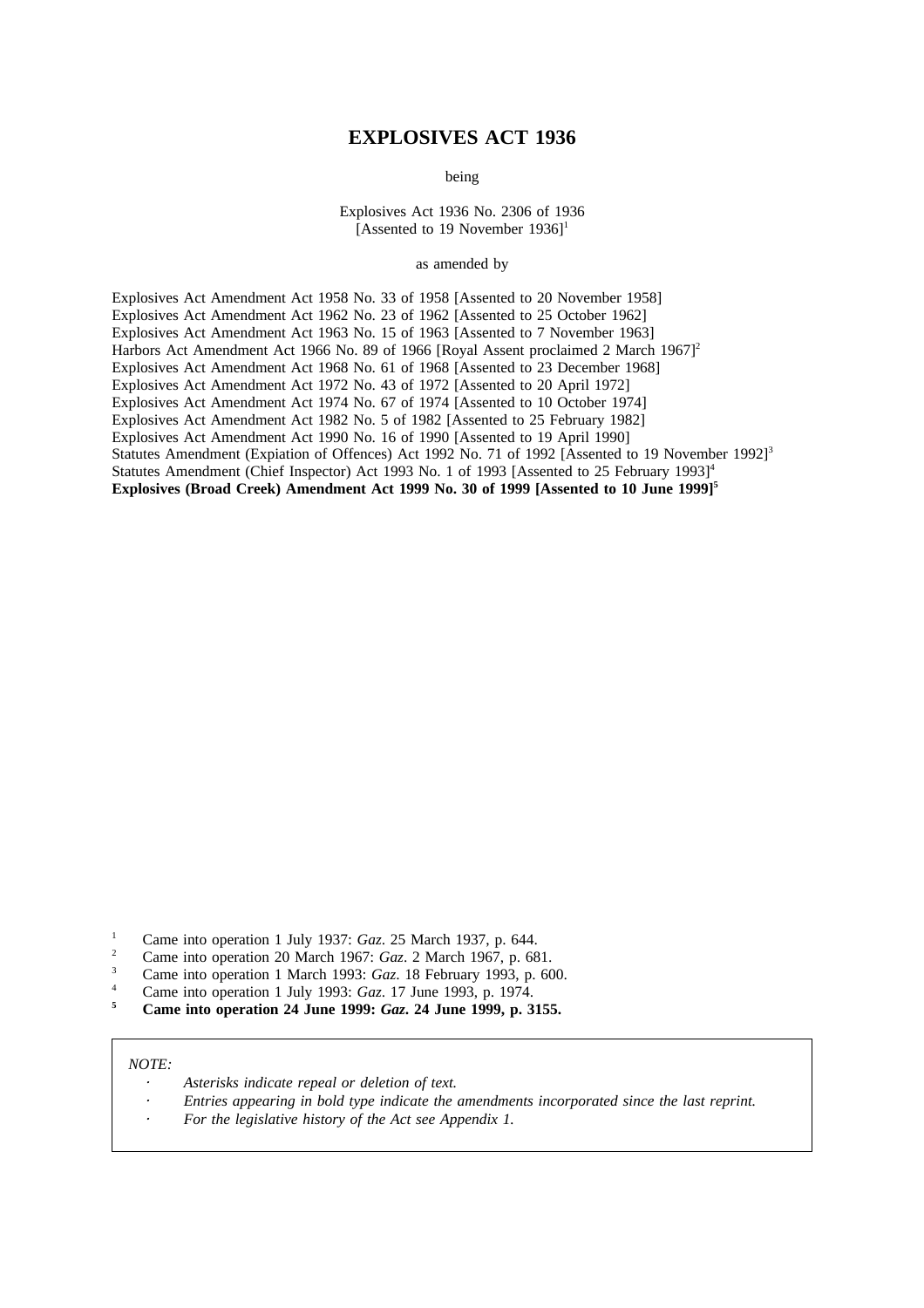# **An Act to consolidate and amend the law relating to explosives.**

The Parliament of South Australia enacts as follows:

# **PART 1 PRELIMINARY**

# **Short title**

**1.** This Act may be cited as the *Explosives Act 1936*.

## **Commencement**

**2.** This Act shall come into operation on a day to be fixed by proclamation.

#### **Arrangement**

**3.** The provisions of this Act are arranged as follows:

PART 1—Preliminary. PART 2—Manufacture of explosives. PART 3—Carriage of explosives. PART 4—Storage of explosives. PART 4A—Acquisition of Land. PART 5—Control of explosives in ships. PART 6—Miscellaneous.

#### **Interpretation**

**4.** In this Act, unless the context or subject matter otherwise requires—

"**boat**" means every vessel not a ship as herein defined which is used in navigation in any inland water or any port, whether propelled by oars or otherwise;

"**the Director**" means—

- *(a)* the person for the time being holding, or acting in, the office of the Chief Executive Officer of the Department of the Minister to whom the administration of this Act is committed; or
- *(b)* any other person directed by the Minister to exercise the powers of the Director under this Act;

"**explosive**" means—

- *(a)* gunpowder, nitro-glycerine, all compounds and mixtures containing nitro-glycerine, gun-cotton, blasting powder, fulminate of mercury or of other metal, coloured fires, and every other substance, whether similar to those abovementioned or not, used or manufactured with a view to produce a practical effect by explosion or a pyrotechnic effect; and
- *(b)* fog-signals, fireworks, fuses, rockets, percussion caps, detonators, cartridges, ammunition of all descriptions, and every adaptation of preparation of an explosive as above defined;

"**factory**" means a factory duly licensed for the manufacture of any explosives;

"**inspector**" means an inspector of explosives;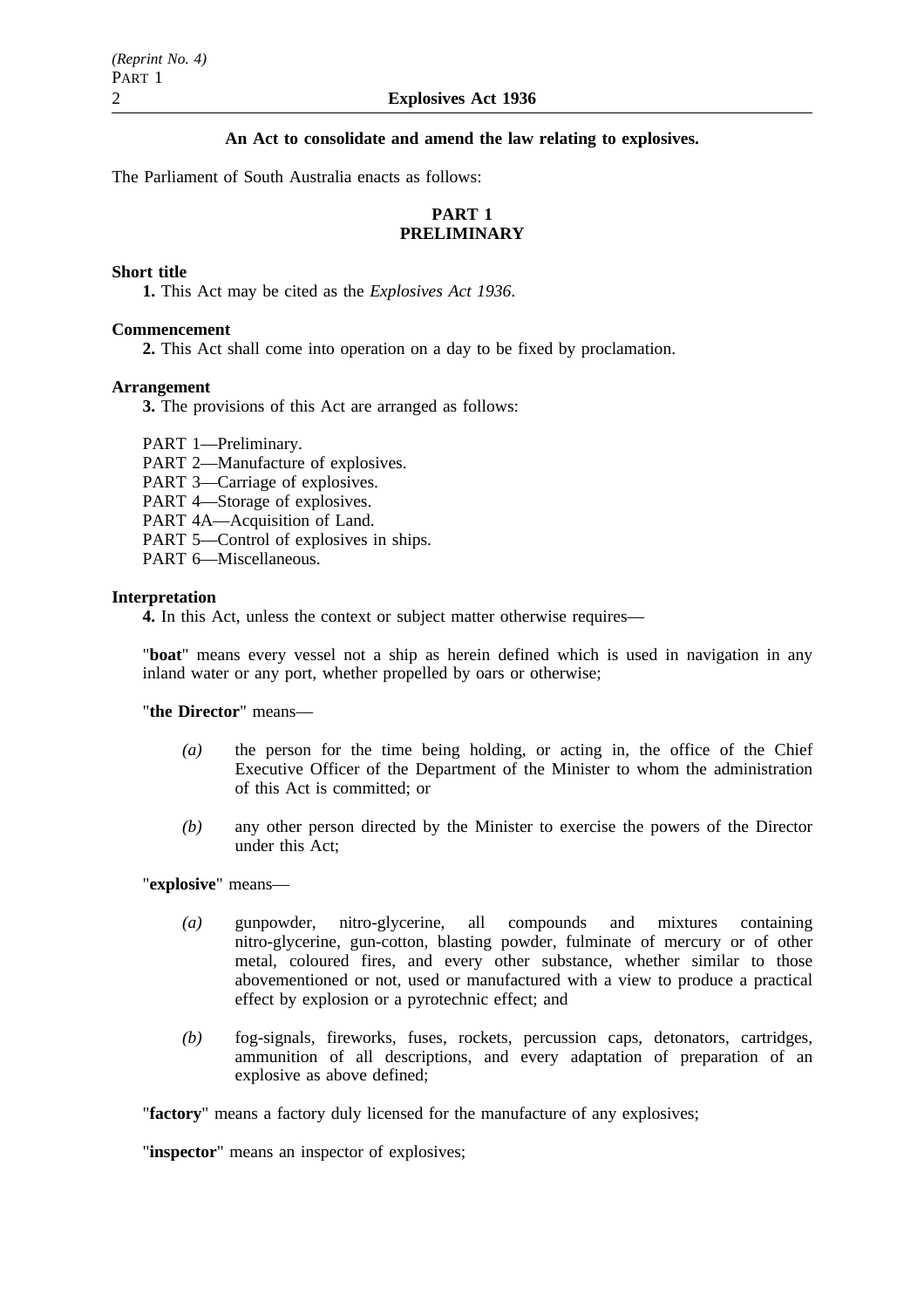"**licensed magazine**" means a magazine in respect of which a licence is in force under section 21 of this Act;

"**licensed premises**" means premises in respect of which a licence is in force under section 22 of this Act;

"**magazine**" includes any hulk appointed for the storage of explosives;

"**magazine-keeper**" means the person in charge of any Government magazine;

"**master**" includes every person (except a pilot) having command or charge of a ship, and when used in reference to any boat belonging to a ship means the master of the ship, and when used in reference to any other boat includes every person having command or charge of the boat;

"**Minister**" means the Minister of the Crown to whom for the time being the administration of this Act is committed by the Governor;

"**port**" includes harbour, haven, roadstead, channel, and navigable creek, river, or lake;

"**prescribed quantity of any explosive**" means the quantity of any particular kind of explosive or of several different kinds prescribed by regulation for the purposes of the section in which the expression is used;

"**ship**" includes every description of vessel used in sea navigation, whether propelled by oars or otherwise;

"**vehicle**" includes any carriage, wagon, cart, truck, vehicle, or other means of conveying goods or passengers by land in whatever manner the same may be propelled.

*Note: For definition of divisional penalties (and divisional expiation fees) see Appendix 2*.

# **Extension of definition of explosive to other explosive substances**

**5.** (1) The Governor may from time to time by proclamation declare that any substance which appears to be specially dangerous to life or property by reason of its explosive properties or any component of any such substance shall be deemed to be an explosive within the meaning of this Act or any Part of this Act, and the provisions of this Act, or, as the case may be, the Part (subject to such exemptions, limitations, and restrictions as may be specified in the proclamation) shall accordingly extend to that substance in like manner as if it were included in the term "**explosive**".

(2) The Governor may by proclamation revoke any such proclamation.

# **Definition and classification of explosives**

**6.** (1) The Director may from time to time, with the consent of the Governor, define for the purposes of this Act the composition, quality, and character of any explosive, and may classify explosives.

(2) Where the composition, quality, or character of any explosive has been defined as aforesaid, any article alleged to be that explosive which differs from the definition in composition, quality, or character, whether by reason of deterioration or otherwise, shall not be deemed for the purposes of this Act to be the explosive so defined.

(3) Any definition made pursuant to section 364 of the *Marine Board and Navigation Act 1881* shall, until varied or revoked by a definition made pursuant to this section, be deemed to be a definition made pursuant to this section.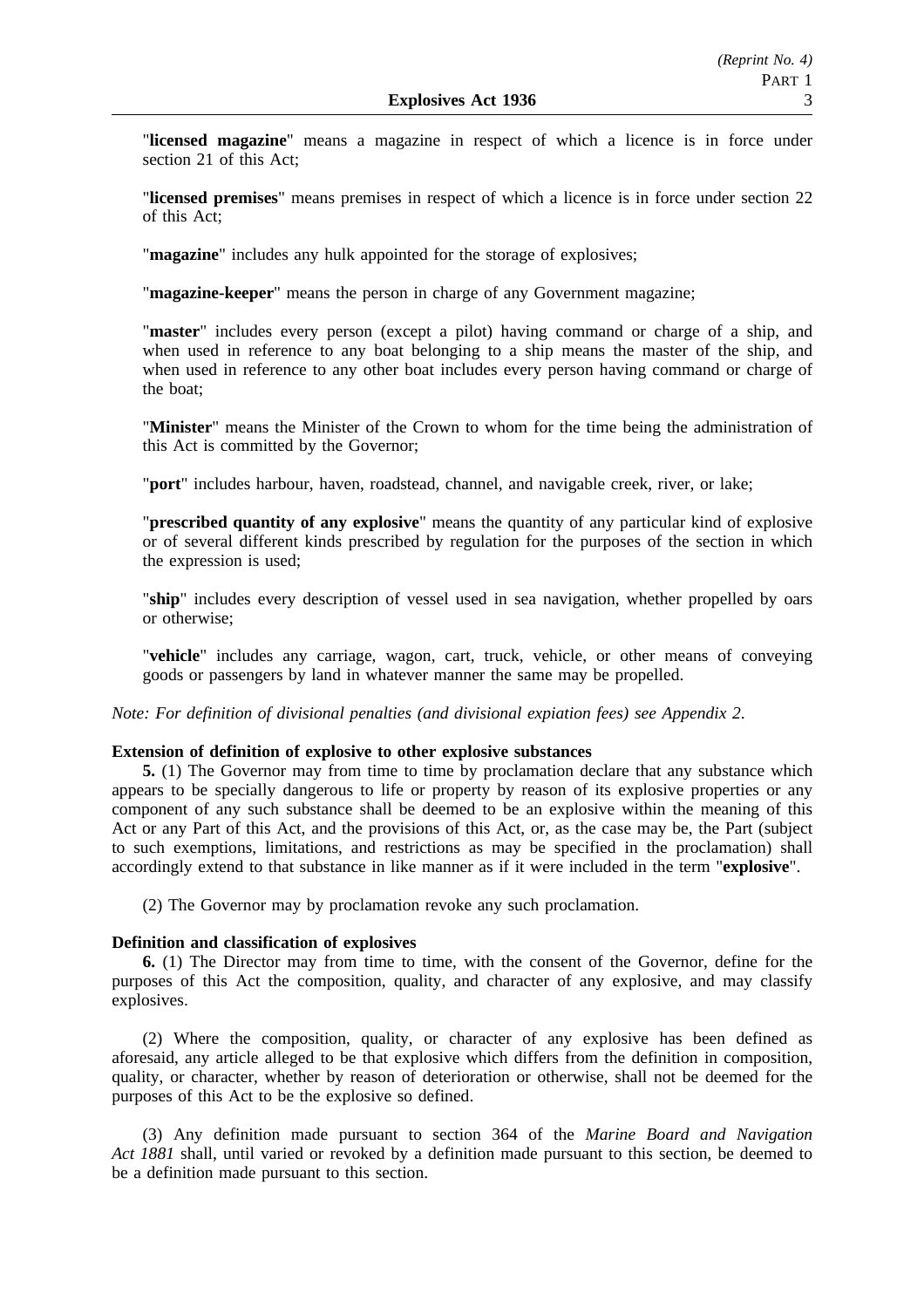#### **Exemption of ammunition the property of His Majesty**

**7.** Nothing in this Act shall extend to or be construed to apply to any ammunition the property of His Majesty or of His Majesty's Government of the Commonwealth of Australia or of His Majesty's Government of South Australia, nor to the authorised carriage of ammunition to or from any of the King's ships or to or from any ships belonging to or used in the service of His Majesty's Government of the Commonwealth or of South Australia, or the King's magazines.

# **Filling, etc., of safety cartridges**

**8.** Nothing in this Act shall be deemed to prohibit the filling, carrying, conveying, or storing of any safety cartridges for private use only, and not for sale, in such quantities as may be prescribed by regulation.

# **Inspectors**

**9.** (1) The Minister may, by notice in the *Gazette*, appoint a person to be an inspector of explosives for the purposes of this Act.

(2) Each inspector must be furnished with an appropriate identity card.

(3) An inspector must produce the identity card for inspection by any person who questions his or her authority to exercise the powers of an inspector under this Act.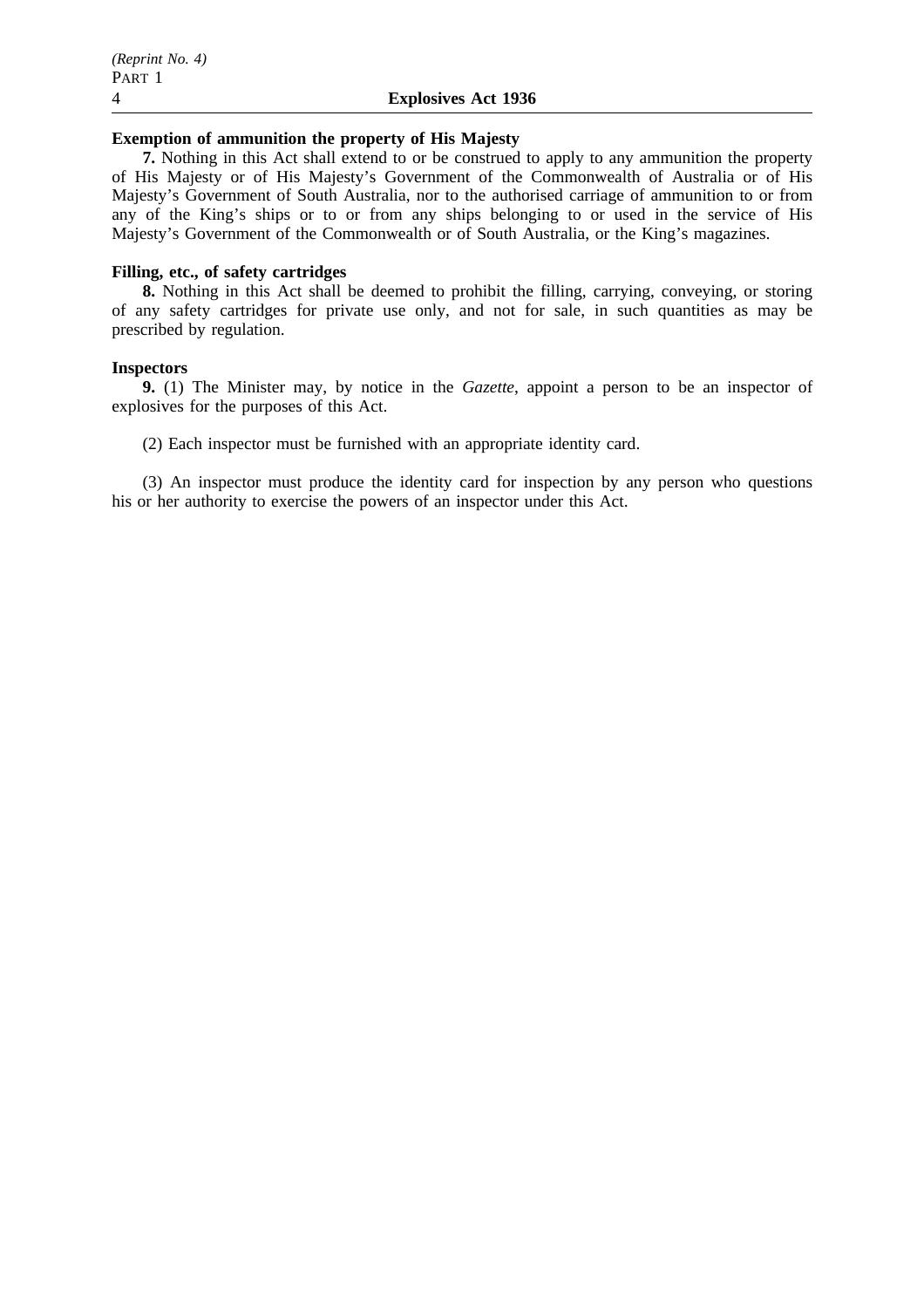# **PART 2 MANUFACTURE OF EXPLOSIVES**

#### **Persons carrying on certain processes to be deemed manufacturers**

**10.** Every person who carries on any of the following processes, namely, the process of dividing into its component parts or otherwise breaking up or unmaking any explosive or making fit for use any damaged explosive, or the process of remaking, altering, or repairing any explosive, shall be subject to the provisions of this Part, as if he manufactured an explosive, and the expression "**manufacture**" shall in this Part be construed accordingly.

#### **Special rules for regulation of workmen in factory**

**11.** (1) Every occupier of a factory shall, with the sanction of the Minister, make special rules for the regulation of the persons managing or employed in or about the factory with a view to secure the observance of this Part therein and the safety and proper discipline of the said persons and the safety of the public.

(2) There may be annexed to any breach of special rules made in pursuance of this section such penalties not exceeding a division 9 fine for each offence as may be deemed just.

(3) The occupier may, and if required by the Minister shall, with the sanction of the Minister repeal, alter, or add to any special rules made in pursuance of this section.

(4) If an occupier is required by the Minister to make, repeal, alter, or add to any rules under this section, and fails within three months after such requisition to comply therewith to the satisfaction of the Minister, the Minister may make, repeal, alter, or add to the special rules, and anything so done by the Minister shall have effect as if done by the occupier with the sanction of the Minister.

(5) Section 38 of the *Acts Interpretation Act 1915* shall apply to all such rules and to the repeal, alteration, or addition to any such rules.

# **Licensing of factories**

**12.** (1) The manufacture of any explosive shall not nor shall any process of such manufacture be carried on except at a factory licensed for the same under regulations made or for the time being in force under this Act: Provided that nothing in this section shall apply to the making of a small quantity of explosive for the purpose of chemical experiment, and not for practical use or for sale.

(2) Every person who manufactures any explosive, or carries on any process of such manufacture at any place at which he is not allowed by this section so to do, shall be deemed to manufacture an explosive at an unauthorised place.

(3) A person who manufactures an explosive at an unauthorised place is guilty of an offence.

Penalty: *(a)* in the case of a body corporate—division 3 fine;

*(b)* in any other case—division 6 fine or division 6 imprisonment, or both.

(4) Where an explosive is manufactured at an unauthorised place, all or any part of the explosive or the ingredients of any explosive found in or about the place of manufacture or in the possession or under the control of a person convicted under this section may be forfeited to the Crown by a court of summary jurisdiction.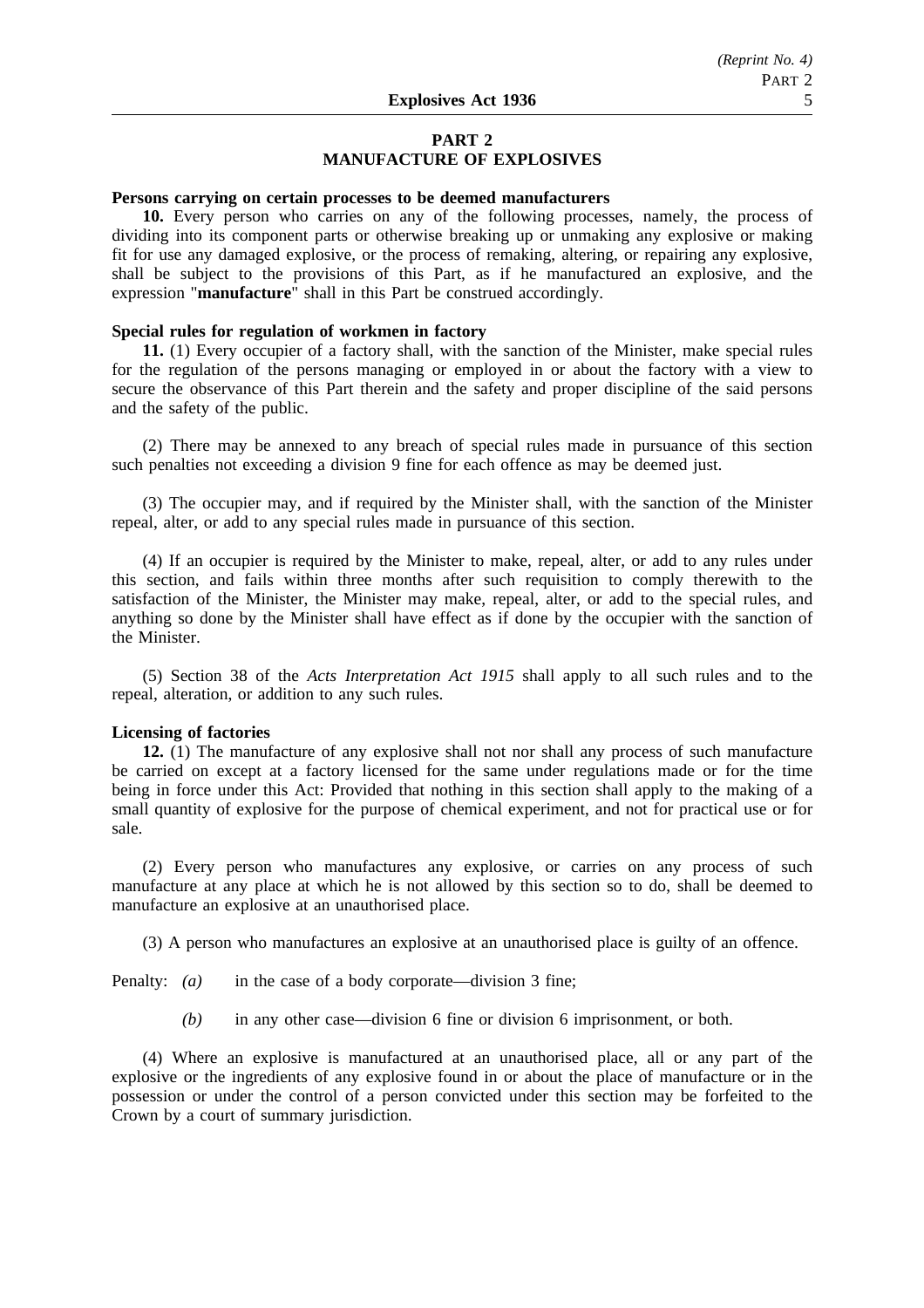### **Precautions against fire and explosions**

**13.** (1) The occupier of every factory and every person employed in or about the same shall take all due precaution for the prevention of accidents by fire or explosion in the same, and for preventing unauthorised persons having access to the factory or to the explosives therein, and shall abstain from any act whatever which tends to cause fire or explosion and is not reasonably necessary for the purpose of the work in the factory.

- Penalty: *(a)* in the case of a body corporate—division 3 fine;
	- *(b)* in any other case—division 6 fine or division 6 imprisonment, or both.

\*\*\*\*\*\*\*\*\*\*

#### **Adjoining places occupied together**

**14.** For the purposes of the provisions of this Part and the regulations with respect to the manufacture and keeping of explosives, all buildings and places adjoining each other and occupied together shall be deemed to be the same factory, and shall accordingly be included in one licence.

# **Reconstruction of buildings destroyed by accident**

**15.** (1) Where an accident by explosion or fire occurs in and wholly or partly destroys a factory, the factory shall not be reconstructed and any further supply of an explosive shall not be put therein except with the permission of the Minister, and any explosive put therein in contravention of this section shall be deemed to be manufactured in an unauthorised place, and the offence may be punished accordingly: Provided that this enactment shall not prevent the reconstruction of a factory magazine in any lawfully existing factory upon such site in the factory and with such precautions as seem reasonable to the Minister, due regard being had to the working of the factory as well as to the safety of the public and of the persons employed therein.

(2) Where an accident by explosion or fire in a factory wholly or partly destroys any building of the factory as to which an inspector has previously to the accident sent to the occupier a notice that the building is unduly near to some building or work outside the factory, the building shall be reconstructed only upon such site in the factory and with such precautions as may seem reasonable to the Minister, due regard being had to the working of the factory as well as to the safety of the public and of the persons employed therein.

(3) Where an accident by explosion or by fire in a factory wholly or partly destroys two or more buildings in the factory, not more than one of such buildings shall be reconstructed except with the permission of the Minister: Provided that this subsection shall not apply to any building in a lawfully existing factory if either, both, or all such buildings are incorporating mills, or if as regards any other buildings an inspector has not previously to the accident sent to the occupier a notice that the buildings are unduly near to each other.

(4) Where a building is constructed on a different site in pursuance of this section, the necessary alterations shall be made in the licence, and the alterations shall be deemed to be part of the licence.

(5) The reconstruction of any building in contravention of this section shall be deemed to be a breach of the terms of the licence, and shall be punished accordingly.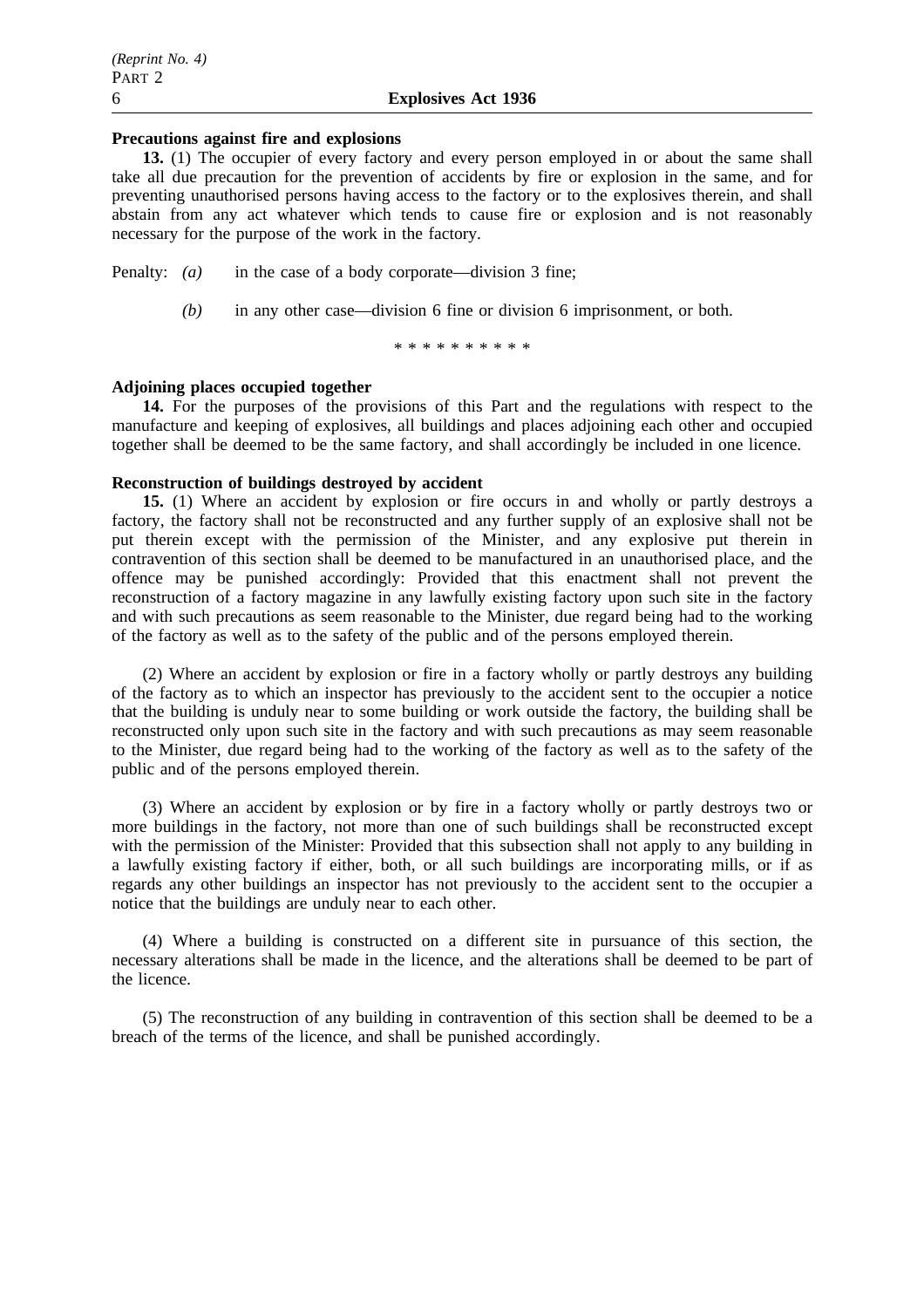# **PART 3 CARRIAGE OF EXPLOSIVES**

## **Restrictions as to carriage of explosives**

**16.** (1) No explosive shall be carried in or on or by means of any vehicle or any railway unless—

- *(a)* the quantity of the explosive does not exceed the prescribed quantity of any explosive; and
- *(b)* the explosive is carried in such manner and under such conditions as may be prescribed by any regulation under this Act.

(2) A person who carries an explosive or causes an explosive to be carried in contravention of this section is guilty of an offence.

Penalty: *(a)* in the case of a body corporate—division 3 fine;

*(b)* in any other case—division 6 fine or division 6 imprisonment, or both.

#### **Exemption of carrier where consignee, etc., in fault**

**17.** Where a carrier is prevented from complying with this Part by the wilful act, neglect, or default of the consignor or consignee of the explosive or other person, or by the improper refusal of the consignee or other person to accept delivery of the explosive, the conviction of the consignor, consignee, or other person shall exempt the carrier from any penalty under this Part.

# **Liability of consignor or consignee**

**18.** A consignor, consignee or other person who by wilful act, neglect or default, or by improper refusal to accept delivery of an explosive from a carrier, causes a carrier to commit an offence against this Part, is guilty of an offence.

Penalty: *(a)* in the case of a body corporate—division 3 fine;

*(b)* in any other case—division 6 fine or division 6 imprisonment, or both.

#### **Licences for carriage of explosives**

**19.** (1) A person, other than a carrier licensed by the Director, who carries in a vehicle any explosive in excess of the prescribed quantity of any explosive is guilty of an offence.

Penalty: *(a)* in the case of a body corporate—division 3 fine;

*(b)* in any other case—division 6 fine or division 6 imprisonment, or both.

(2) A licence may be granted by the Director to any person for the carriage of explosives by land.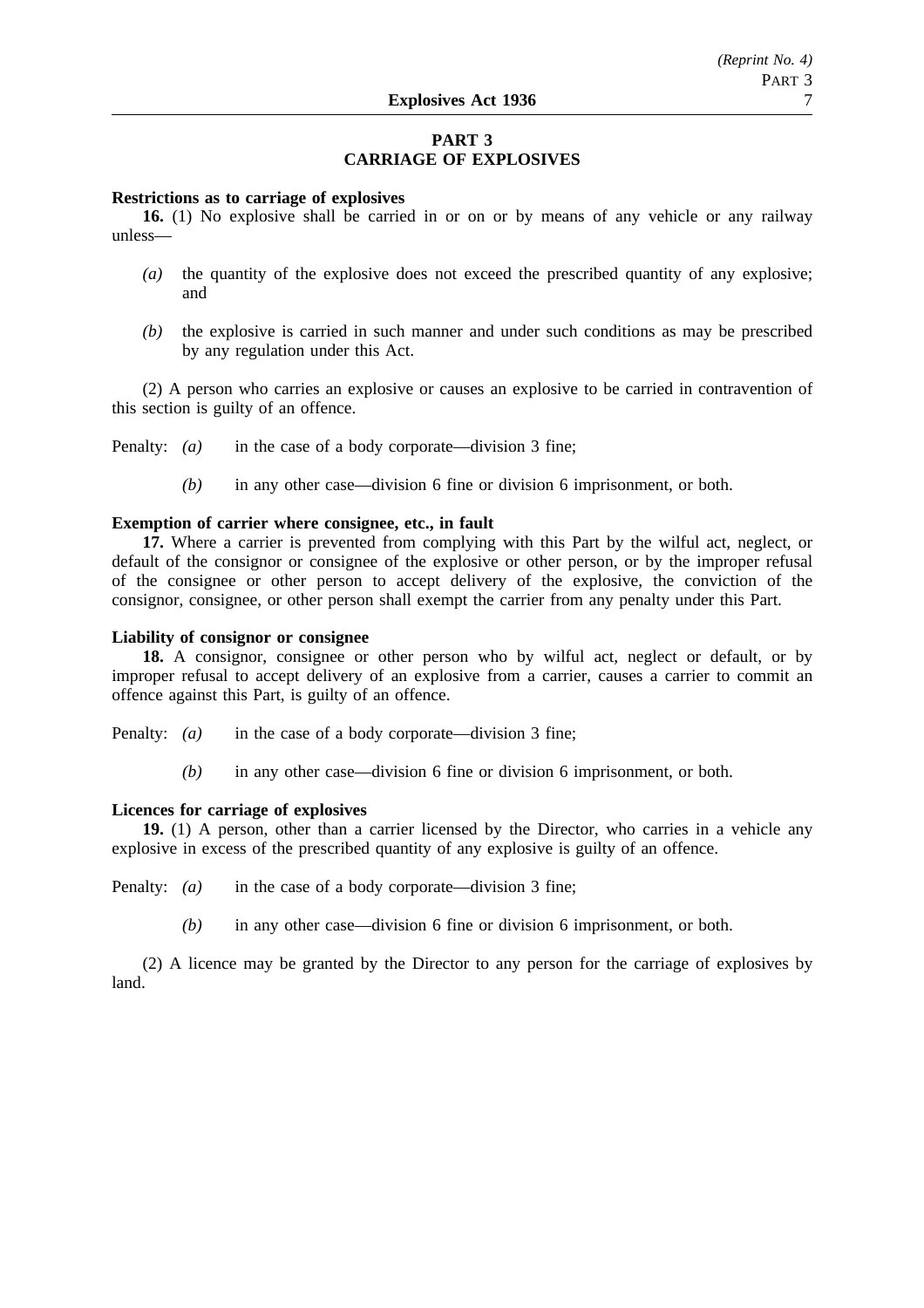# **PART 4 STORAGE OF EXPLOSIVES**

#### **Government magazines**

**20.** (1) The Governor may by proclamation declare any place to be a Government magazine.

(2) Every Government magazine shall be under the control of the Director.

(3) The Governor may by proclamation revoke any such proclamation or any proclamation made by the Treasurer pursuant to section 352 of the *Marine Board and Navigation Act 1881*.

#### **Licensing of private magazines**

**21.** (1) The Director may license as a magazine any suitable building, structure, excavation or place that he approves as suitable for the safe storage of explosives.

(2) The Director shall issue to, and in the name of, the owner or person in charge of any building, structure, excavation or place licensed as a magazine under subsection (1) of this section a licence in respect of that building, structure, excavation or place.

(3) The licence shall be valid only for the person named therein, and shall be subject to such conditions in relation to—

- *(a)* the quantity and nature of the explosives to be stored in the magazine at any one time; and
- *(b)* the measures and precautions to be taken for, or in relation to, the safety and security of any person or property, and to ensure that the magazine is kept properly maintained and repaired,

as may be prescribed, and as the Director may think fit to add, and specifies in the licence.

(4) If a person in whose name a licence is issued under this section contravenes or fails to comply with this Act or a condition of the licence, the licensee is guilty of an offence.

Penalty: *(a)* in the case of a body corporate—division 3 fine;

- *(b)* in any other case—division 6 fine or division 6 imprisonment, or both.
- (5) If a licensee is guilty of an offence against subsection (4)—
- *(a)* the whole or any part of the explosives in the magazine may be forfeited to the Crown by a court of summary jurisdiction; and
- *(b)* the licence may be revoked by the Director.

#### **Licensing of premises**

**22.** (1) The Director may license any person to store explosives upon any premises subject to this Act.

(2) The licence shall be valid only for the person named therein and for the quantities of explosives named therein.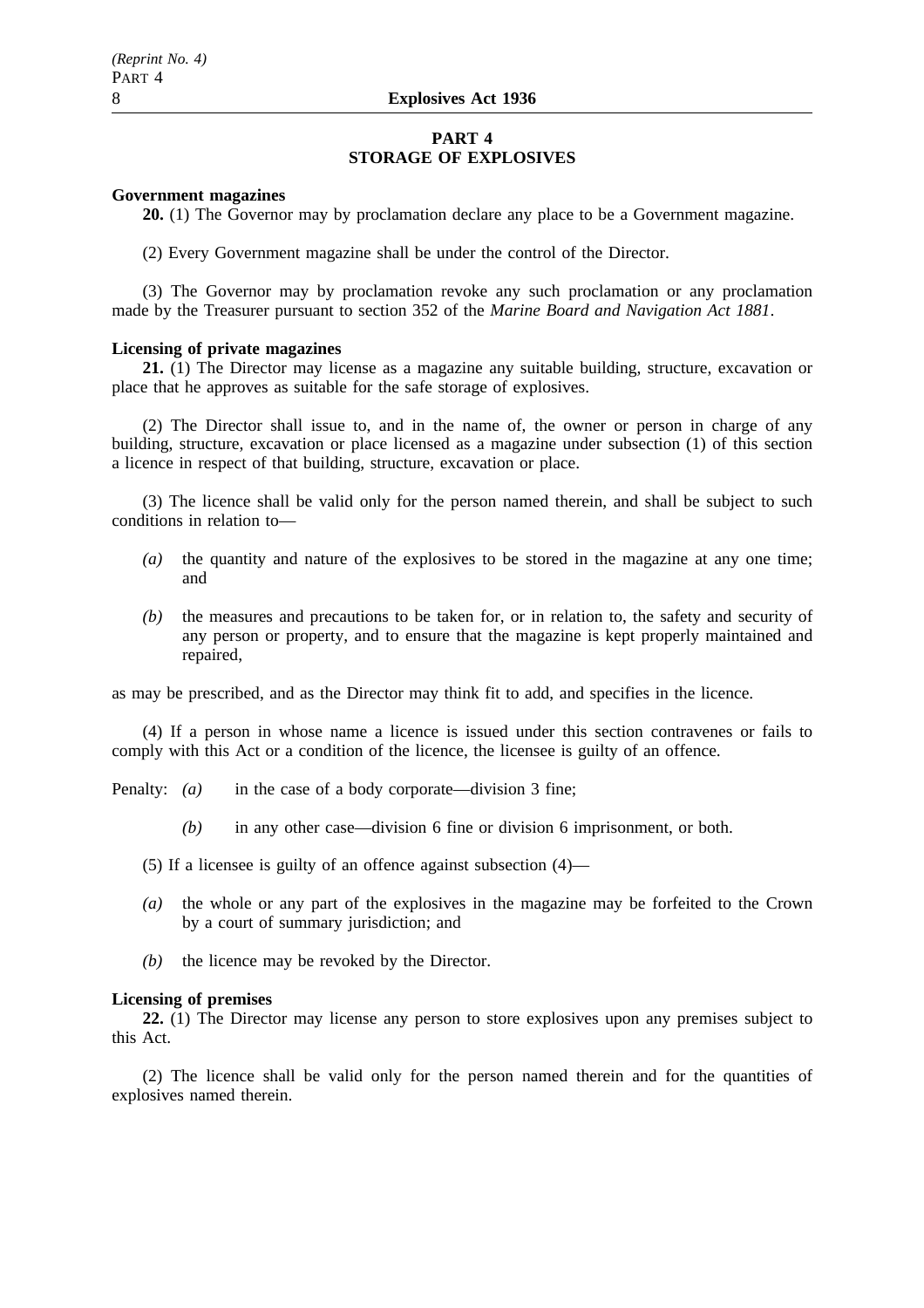(3) If a person in whose name a licence is issued under this section contravenes or fails to comply with this Act or a condition of the licence, the licensee is guilty of an offence.

Penalty: *(a)* in the case of a body corporate—division 3 fine;

*(b)* in any other case—division 6 fine or division 6 imprisonment, or both.

(4) If a licensee is guilty of an offence against subsection (3)—

- *(a)* the whole or any part of the explosives on the premises may be forfeited to the Crown by a court of summary jurisdiction; and
- *(b)* the licence may be revoked by the Director.

# **Keeping of explosives**

**23.** (1) Subject to subsection (2), explosives shall be kept only—

- *(a)* in a Government magazine; or
- *(b)* in a magazine duly licensed by the Director; or
- *(c)* on any premises duly licensed by the Director as premises whereon explosives may be stored; or
- *(d)* in the underground workings of a mine in accordance with the provisions of the *Mines and Works Inspection Act 1920* and the regulations made under that Act.

(2) This section shall not apply to explosives kept by any person for his own use, the weight of which in the case of gunpowder does not exceed 15 kilograms, or in the case of any other explosive, 3 kilograms, but that in no case shall the exemption provided for by this subsection extend to the keeping of more than one hundred detonators.

(3) If explosives are kept contrary to this section, the occupier of the place in which the explosives are kept and the owner of the explosives are each guilty of an offence.

Penalty: *(a)* in the case of a body corporate—division 3 fine;

*(b)* in any other case—division 6 fine or division 6 imprisonment, or both.

Expiation fee: Division 6 fee.

(4) If explosives are kept contrary to this section, they may be seized by an inspector or a member of the police force and may be forfeited to the Crown by a court of summary jurisdiction.

# **Storage charges in Government magazines**

**24.** The storage rent and other charges for any explosives deposited in a Government magazine shall—

- *(a)* be fixed from time to time by the Minister;
- *(b)* be payable by the person depositing the explosives;
- *(c)* be recoverable from the said person by the Director as a debt due to the Director by action in any competent court.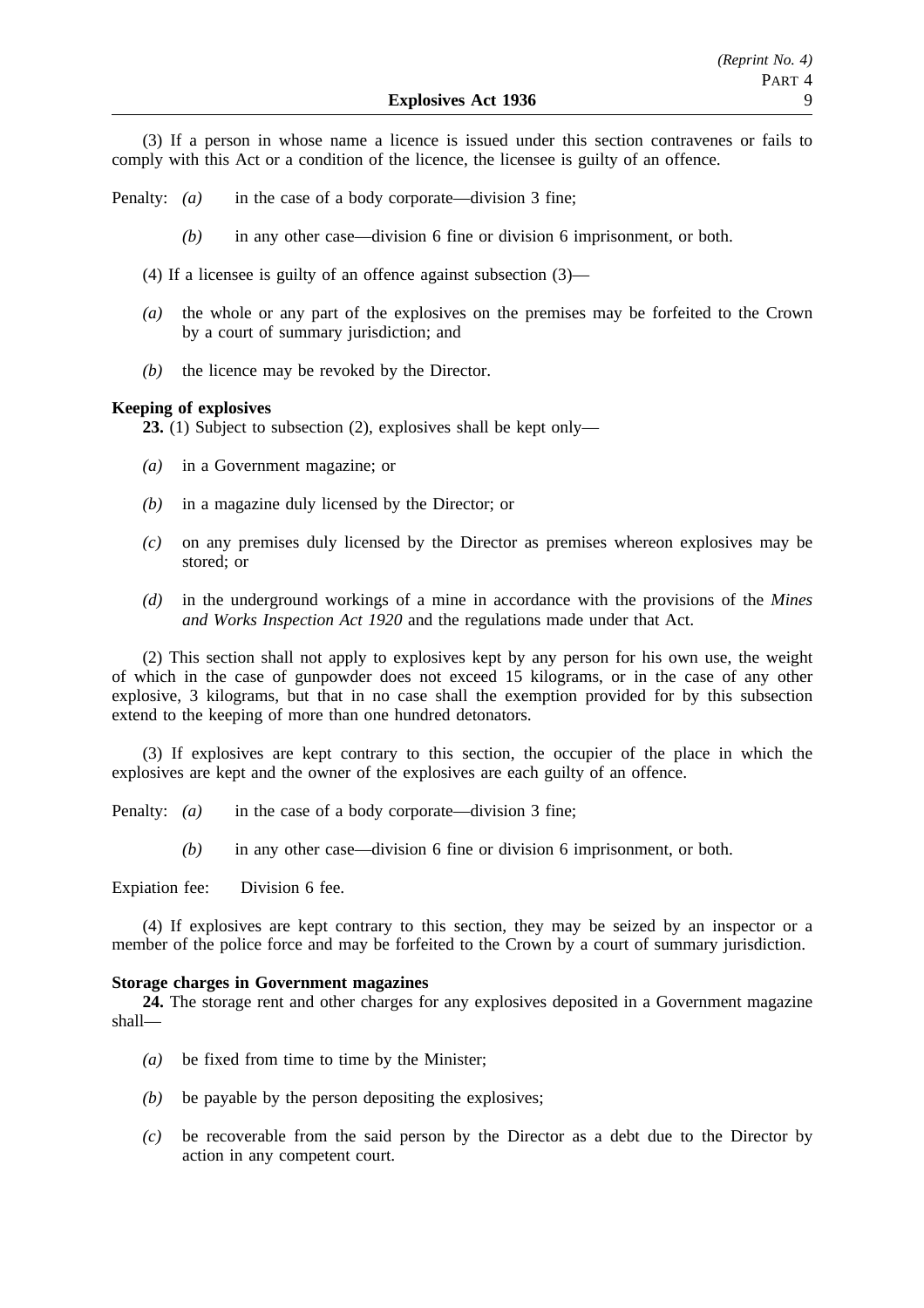# **Power to sell explosives**

**25.** (1) If the storage rent and other charges and expenses incurred in respect of any explosives deposited in a Government magazine are not paid within twelve months after the explosives are so deposited, or within one month after demand is made for payment thereof by the Director, the Director may from time to time cause the explosives, or so much thereof as may appear to be necessary to satisfy all such rent, charges, and expenses, to be sold by public tender.

(2) A call for public tender under subsection (1) of this section shall be advertised three times in a newspaper circulating generally throughout the State.

(3) The proceeds of any such sale shall be applied first to the payment of the said storage rent, charges, and expenses, and the surplus (if any) shall be paid to the person who deposited the explosives.

## **Explosives to be in secure packages**

**26.** No explosives shall be received at or removed from any Government magazine, licensed magazine, or licensed premises, except in the quantities and kinds of packages prescribed by the regulations, and the packages shall be so secured that no part of the explosive contained therein can be scattered in the removal thereof. In case of failure thereof an inspector may direct that the contents of the said packages be removed into fresh packages by such person and in such manner and place as he prescribes, and the magazine-keeper or person licensed in respect of the magazine or premises, as the case may be, shall charge the expenses attending the same to the owner thereof, and may refuse to deliver the explosive so removed into fresh packages until the said expenses are first paid.

## **Testing of explosives in Government magazine**

**27.** (1) No person shall remove any explosive from any Government magazine unless the prescribed fees for inspecting or testing the explosives have been first paid to the Director.

# Penalty: Division 9 fine.

(2) Explosives shall not be delivered from a Government magazine until the Director has certified in writing that all fees due to the Director with respect to the explosives which it is desired to remove have been paid, and that the explosives are in a satisfactory condition.

\*\*\*\*\*\*\*\*\*\*

# **Sale or transfer to be reported to the officer in charge**

**28.** If the owner of any explosive, while it is deposited in any Government magazine, sells or transfers the whole or any part of the same to any other person, the sale or transfer shall be immediately reported in writing to the Director or magazine-keeper, and a certificate of the sale or transfer, together with any other documents necessary for claiming transfer and delivery of the explosive from the owner, shall also be produced to the Director or magazine-keeper, in order that the same may be duly registered, otherwise the magazine-keeper may refuse to deliver up the said explosive to any other than the recipient of the original certificate. The owner shall pay to the Director such fee (if any) for every registration of the sale or transfer as the Director may direct.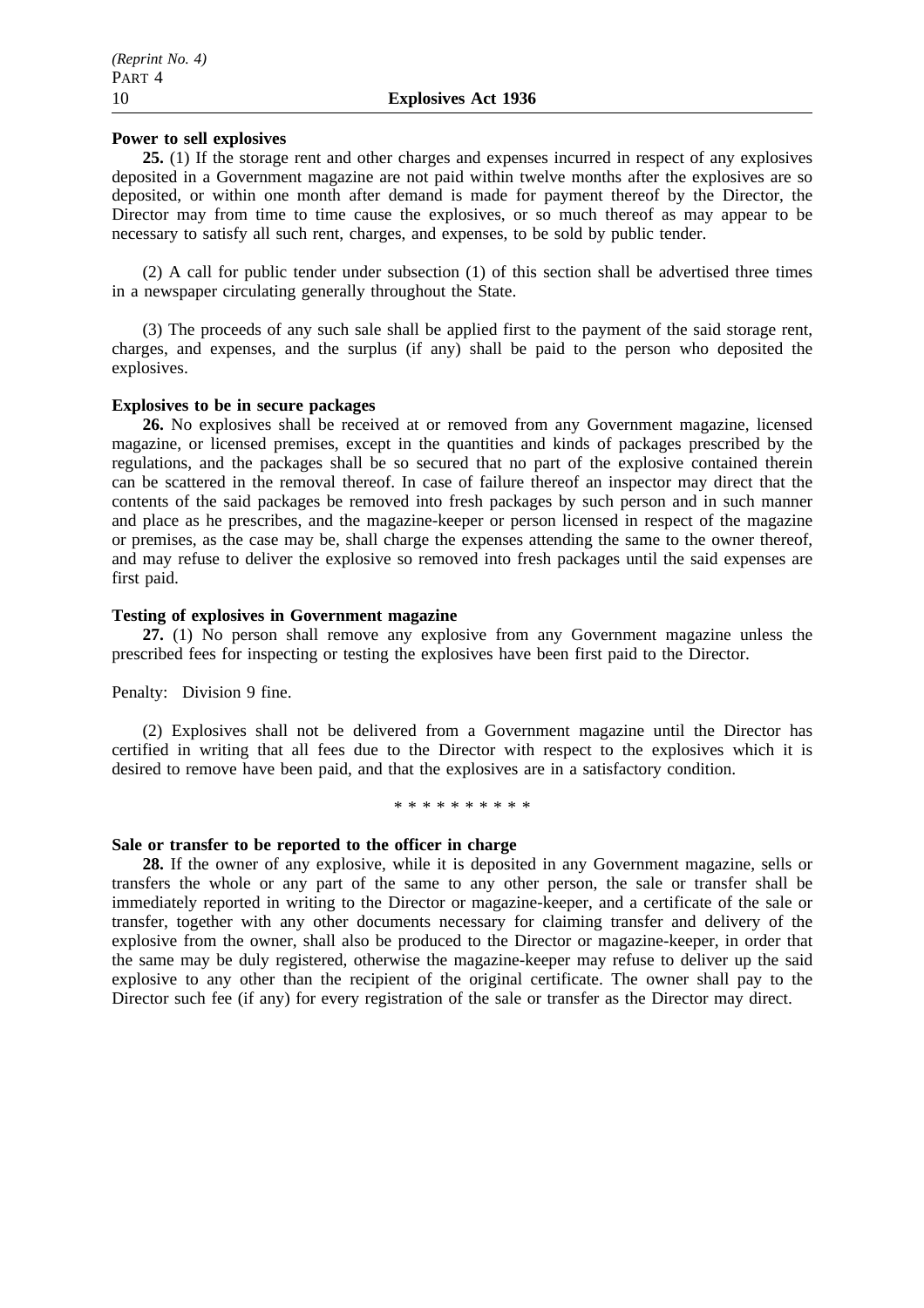# **PART 4A ACQUISITION OF LAND**

# **Definitions**

**28A.** In this Part—

"**land**" means an estate or interest (legal or equitable) in land and includes an easement right power or privilege over affecting or in connection with land;

"**mining lease**" means a lease granted under the *Mining Act 1930-1962*.

#### **Power to acquire land**

**28B.** (1) The Minister may, subject to section 28C of this Act, acquire either by agreement or compulsorily any land that may be required for the purposes of this Act.

(2) For the purposes of this Part, the *Compulsory Acquisition of Land Act 1925-1959* is incorporated with this Act, and for the purposes of that Act as so incorporated—

*(a)* an acquisition of land under this Part shall be deemed to be an undertaking; and

*(b)* the Minister shall be deemed to be the promoter of such an undertaking.

#### **Surrender of mining leases**

**28C.** Where any land required for the purposes of this Act is comprised in a mining lease, the Governor may on the recommendation of the Minister of Mines accept a surrender of the lease or any part thereof or resume for the purposes of this Act the land or any part thereof comprised in the lease.

# **Power to dispose of surplus land**

**28D.** (1) The Minister may demise any land that is held or used by him for the purposes of this Act and is not immediately required for any such purpose, for such period, at such rent, and upon such conditions as he thinks fit, and may sell or otherwise dispose of any such land or other property that he does not further require for any such purpose, and may transfer or convey the land or other property to the purchaser or as the purchaser directs.

(2) Moneys accruing from the sale or other disposition of any property sold or disposed of pursuant to this section shall be paid by the Minister to the Treasurer.

\*\*\*\*\*\*\*\*\*\*\*\*\*\*\*\*

\*\*\*\*\*\*\*\*\*\*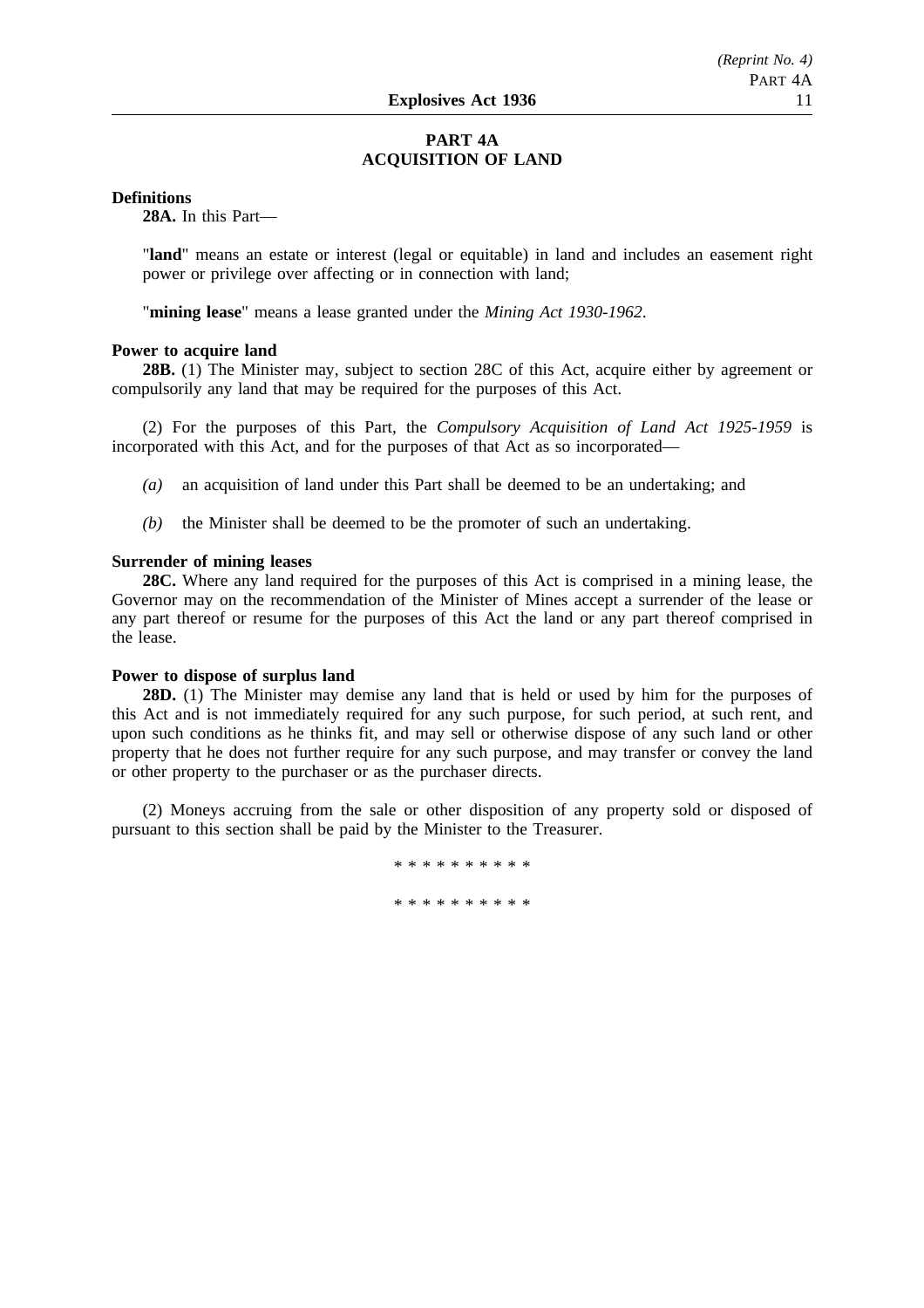## **PART 5 CONTROL OF EXPLOSIVES IN SHIPS**

#### **Vessels arriving with explosives to hoist flag**

**29.** (1) The master of any ship on board of which there are any explosives exceeding 15 kilograms in weight of gunpowder or 3 kilograms in weight of any other explosive shall on approaching a port exhibit from the mast head or some other conspicuous position on the ship, by day, flag B of the international code, and, by night, a red light.

- (2) The master of any ship shall during the time the ship is within any port and—
- *(a)* any explosives exceeding 15 kilograms in weight of gunpowder or 3 kilograms in weight of any other explosive are on board the ship; or
- *(b)* any boat is alongside the ship and there are on board such boat explosives exceeding 15 kilograms in weight of gunpowder or 3 kilograms weight of any other explosive,

exhibit from the mast head or some other conspicuous position on the ship, by day, flag B of the international code, and, by night, a red light.

(3) The master of a ship who fails to comply with this section is guilty of an offence.

Penalty: Division 6 fine.

#### **Prohibited areas**

**30.** (1) The Minister of Marine may from time to time by notice published in the *Government Gazette* declare that the whole or any part of any port shall be a prohibited area.

(2) The Minister of Marine may from time to time revoke or vary any such notice by notice published in the *Government Gazette*.

#### **Ships carrying explosives**

**31.** (1) Subject to subsection (3), no ship or boat on board of which there are any explosives exceeding 15 kilograms in weight of gunpowder or 3 kilograms in weight of any other explosive shall be brought within or be within any prohibited area except as authorised by this section.

(2) Subject to subsection (3), the master of every such ship or boat shall, before the ship or boat is brought within any prohibited area, discharge all explosives in excess of the weight specified in subsection (1) and forthwith convey them, or cause them to be conveyed into such magazine or magazines, or licensed premises, as are appointed by the Director.

(3) The Minister of Marine may grant an authority to the master of any ship or boat to bring or cause the ship to be within any prohibited area. Any such authority may be granted subject to any conditions thought fit by the Minister of Marine.

(4) The master of a ship which is brought into or is within a prohibited area contrary to this section, or who contravenes any condition of an authority granted under this section, is guilty of an offence.

Penalty: Division 6 fine or division 6 imprisonment, or both.

(5) Subject to section 38, the provisions of this section shall not apply to any boat under the control of the Director.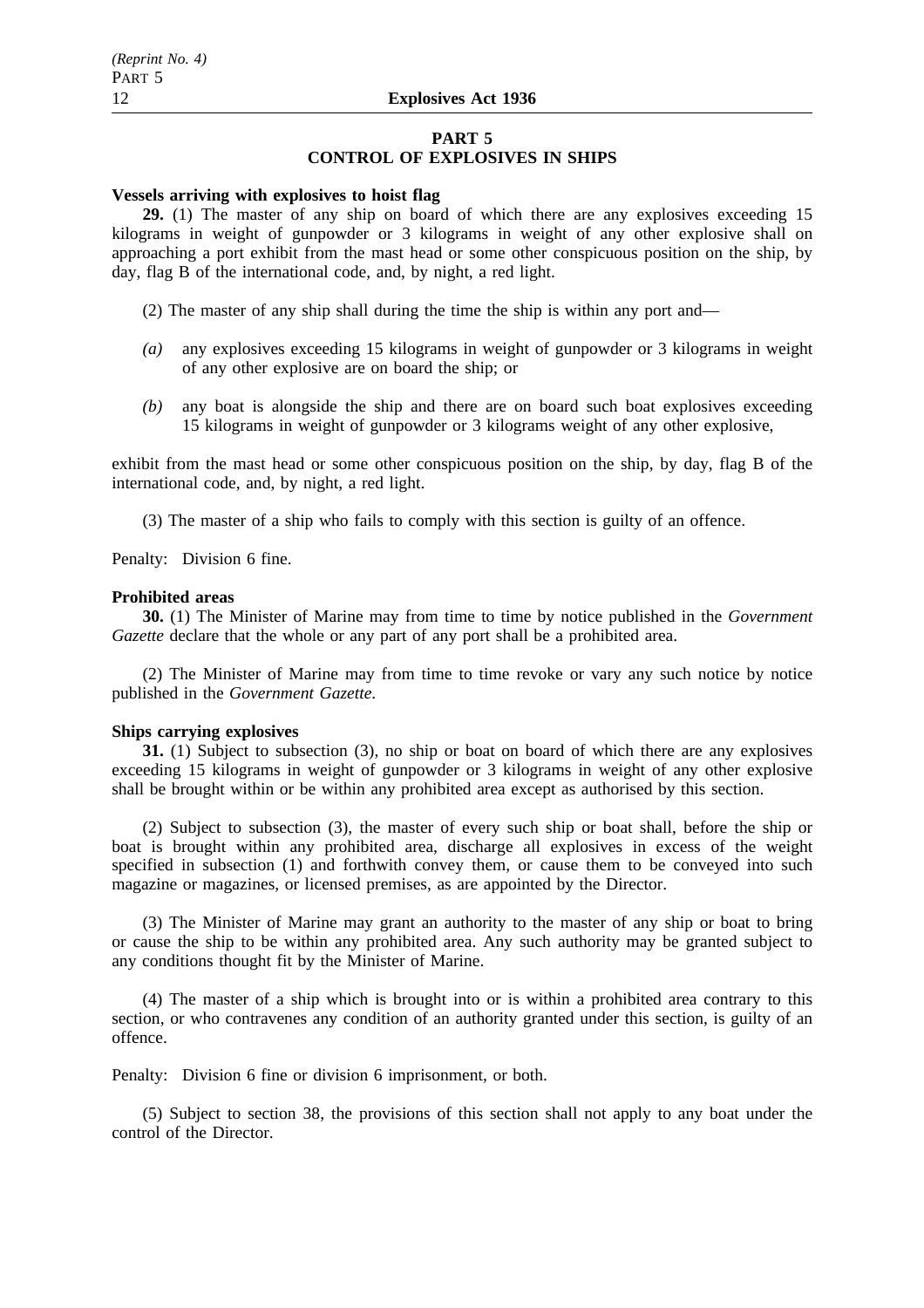#### **Procedure at magazine**

**32.** (1) Upon the receipt of any such explosives at any Government magazine, licensed magazine, or licensed premises appointed by the Director under section 31 of this Act, the magazine-keeper, or person in charge of the licensed magazine or licensed premises shall give to the master or agent of the master, a receipt describing the packages containing the same, which receipt shall be deemed in law to maintain any lien which the master or owner of the ship or boat may have upon the said explosives therein described for freight or other lawful charges upon the same respectively. The master, owner, or agent of the master or owner shall forthwith give to the Director notice in writing of any such lien.

(2) Every person to whom any such explosives are consigned shall, within forty-eight hours after the arrival of the ship or boat at the port, deliver to the magazine-keeper or the person in charge of the licensed magazine or licensed premises a full description of the explosives, showing the quantity with the marks and numbers of the packages containing the same, which description the magazine-keeper or the person in charge of the licensed magazine or licensed premises shall enter, together with the name of such person, in a book to be kept for that purpose, and shall thereupon give a certificate of the entry to the said person.

(3) No person shall be entitled to receive any explosives from any Government magazine unless he produces to the Director or magazine-keeper such certificate, nor unless the storage and any other charges authorised by this Act have been paid to the magazine-keeper, or other person authorised by the Director to receive the same.

#### **Explosives on arrival to be reported**

**33.** (1) The master of every ship arriving in any port with explosives exceeding 15 kilograms in weight of gunpowder or 3 kilograms in weight of any other explosive on board the ship, shall give the prescribed notice of intention to land the same to the Director and the Minister of Marine.

(2) So soon as the same are reported to the Director, he may, subject to section 31, grant a permit or permits to the master of the ship to land the explosives in order that the same may be deposited in a Government magazine, licensed magazine, or licensed premises.

(3) The master of a ship who fails to comply with this section is guilty of an offence.

Penalty: Division 6 fine.

#### **Explosives removed from ship**

**34.** (1) Explosives shall be discharged from and loaded into any ship or boat in any port only between such hours as may be appointed by the Minister of Marine.

(2) When any quantity or quantities of explosives are so removed, the same shall be brought direct from the ship or boat to such place as is appointed by the Minister of Marine for the landing of the explosives.

(3) A person who discharges, loads or conveys explosives contrary to this section is guilty of an offence.

Penalty: Division 6 fine.

#### **Penalty on going alongside wharves**

**35.** (1) No ship or boat shall, except with the authority of the Minister of Marine, come alongside any wharf in any port until all explosives exceeding 15 kilograms in weight of gunpowder or 3 kilograms in weight of any other explosive which may be on board are first landed as provided by this Part.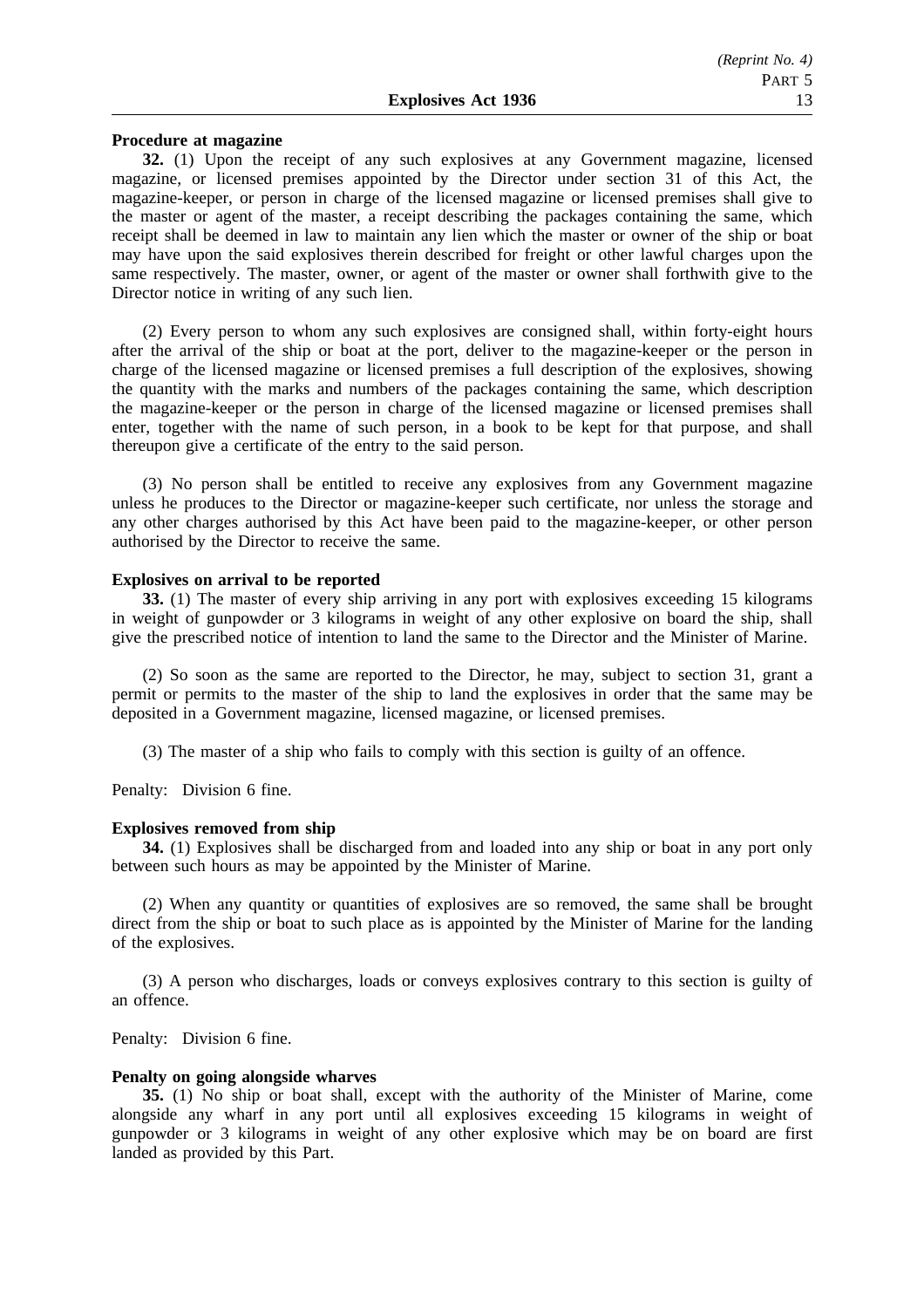(2) The Minister of Marine may grant authority to the master of any ship or boat to come alongside any such wharf without requiring the explosive to be landed as aforesaid. Any such authority may be granted subject to any conditions thought fit by the Minister of Marine.

(3) The master of a ship or boat in respect of which any contravention of this section is committed is guilty of an offence.

Penalty: Division 6 fine or division 6 imprisonment, or both.

(4) Subject to section 38, the provisions of this section shall not apply to any boat under the control of the Director.

# **Explosives to be landed at the place appointed for the purpose**

**36.** (1) No explosives shall be landed or shipped in any port in South Australia, other than at such landing places or shipping places as are appointed for that purpose by the Minister of Marine.

(2) A person who lands or attempts to land, or ships or attempts to ship, explosives contrary to this section is guilty of an offence.

Penalty: *(a)* in the case of a body corporate—division 3 fine;

*(b)* in any other case—division 6 fine or division 6 imprisonment, or both.

### **Explosives not to be shipped within certain limits**

**37.** (1) No ship or boat shall, except with the authority of the Minister of Marine, take on board any explosives exceeding 15 kilograms in weight of gunpowder or 3 kilograms in weight of any other explosive whilst within any prohibited area.

(2) The Minister of Marine may grant authority to the master of any ship or boat to take on board explosives within a prohibited area. Any such authority may be granted subject to any conditions thought fit by the Minister of Marine.

(3) The master of a ship or boat in respect of which a contravention of this section is committed is guilty of an offence.

Penalty: Division 6 fine or division 6 imprisonment, or both.

(4) Subject to section 38, the provisions of this section shall not apply to any boat under the control of the Director.

#### **Control over ships and boats in ports**

**38.** (1) The Minister of Marine may from time to time direct at what times and in what manner ships and boats carrying explosives exceeding 15 kilograms in weight of gunpowder or 3 kilograms in weight of any other explosive, shall enter or leave or be navigated within any port.

(2) The master of a ship or boat who fails to comply with a direction under this section is guilty of an offence.

Penalty: Division 6 fine or division 6 imprisonment, or both.

(3) This section shall apply to any boat under the control of the Director.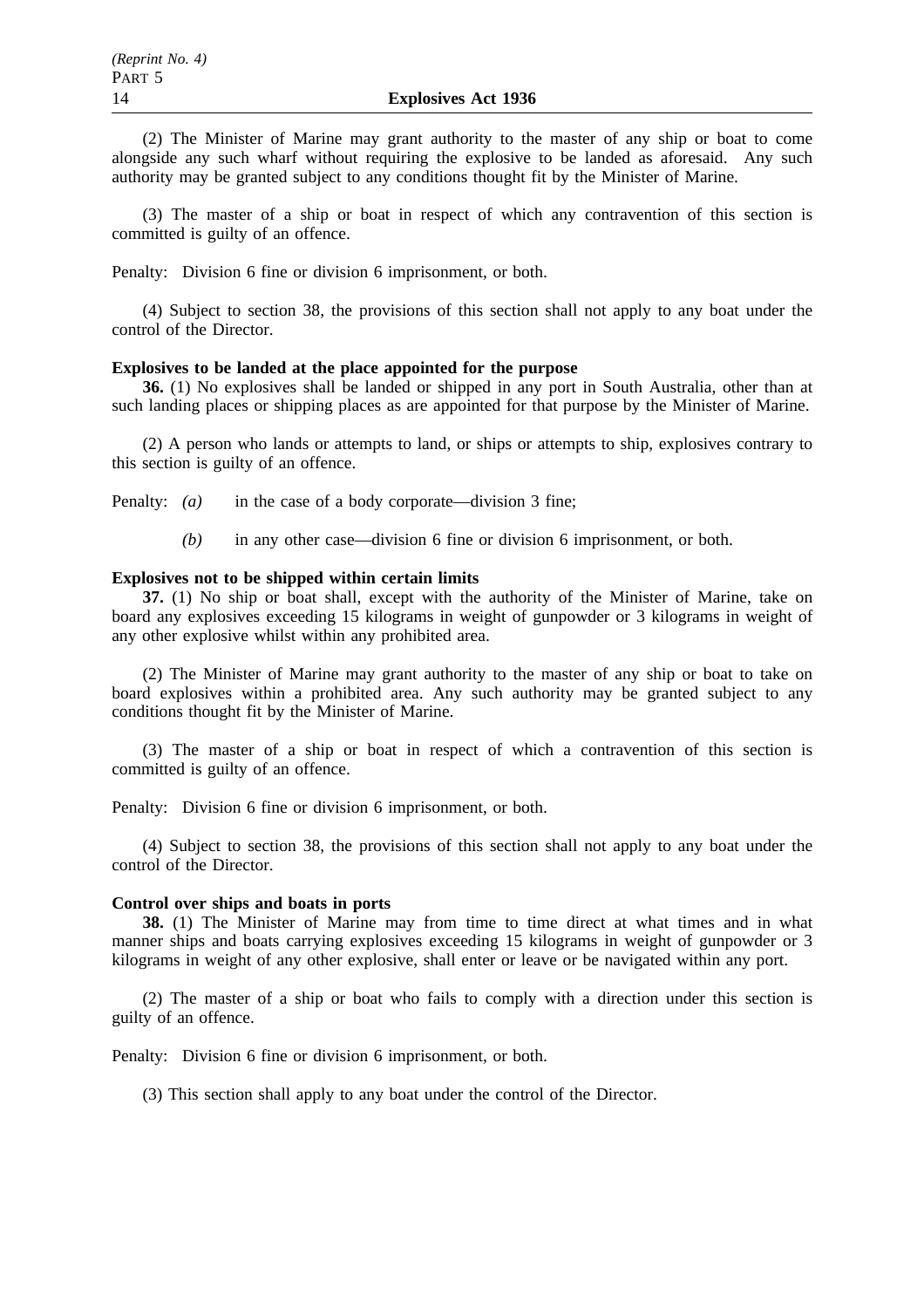# **Boats carrying explosives to be licensed and provided with tarpaulins**

**39.** (1) No boat shall be used for the conveyance of explosives unless—

- *(a)* it is approved by the Director or it is the property of the Minister of Marine; and
- *(b)* it is provided with such tarpaulins or other coverings as the Director may direct.

(2) A person who conveys explosives, or causes explosives to be conveyed, in a boat that does not comply with subsection (1) is guilty of an offence.

Penalty: *(a)* in the case of a body corporate—division 3 fine;

*(b)* in any other case—division 6 fine or division 6 imprisonment, or both.

# **Power to delegate authority**

**40.** (1) The Minister of Marine may from time to time in writing authorise any officer or officers of the Department of Marine and Harbors to exercise all or any of the powers of the Minister of Marine under this Part. Any such authority may be revoked by the Minister of Marine.

- (2) Any such officer while authorised as aforesaid—
- *(a)* may exercise the powers conferred as aforesaid in the same manner and to the extent to which the powers could be exercised by the Minister of Marine; and
- *(b)* shall in the exercise of the powers be deemed to be entitled to the same immunities and privileges as Minister of Marine.

# **Savings as to ships rockets, etc.**

**41.** This Part shall not apply to any gunpowder, rockets, or other explosives in respect of any ship which are required to be carried as part of the ship's equipments for the purpose of making signals.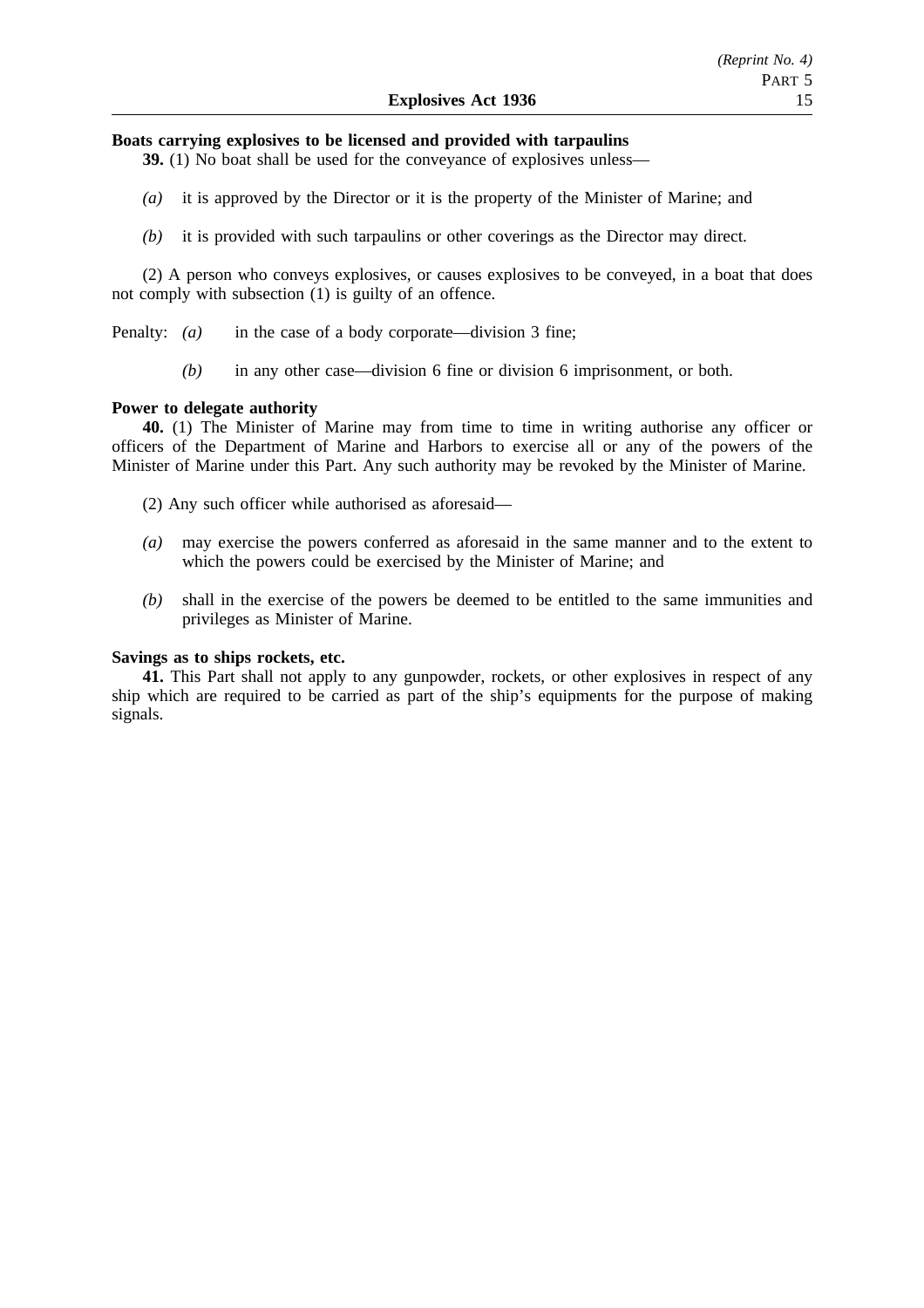# **PART 6 MISCELLANEOUS**

# **Powers of inspectors**

**42.** (1) Any inspector may—

- *(a)* at any time enter, inspect, and examine any magazine or premises licensed by the Director or any place where he believes any explosives may be found or any other place which it is necessary or convenient to enter, inspect or examine for the purpose of securing the due administration and enforcement of this Act; and
- *(b)* make any general or particular inquiries as to the observance of, or which are necessary for the purposes of this Act; and
- *(c)* take without payment such samples of any substance which he believes to be an explosive as are necessary for the examination and testing thereof; and
- *(d)* seize, detain, and remove any explosive and any package or vehicle in which the same is contained if he has reasonable cause to believe that there has been a contravention of this Act in respect of the explosive; and
- *(e)* where he believes it necessary in the public interest, with the consent of the Minister destroy or otherwise dispose of any explosive: Provided that in cases of imminent danger he may so act without such consent.

(2) The expenses incurred in the examination, destruction or disposal of any explosive under paragraph *(e)* of subsection (1) shall be borne by the owner of the explosive.

(3) Any inspector may, if any situation or activity involving explosives is in his opinion a danger or potential danger to any person, by an order or direction in writing require the person apparently in charge of the situation or activity to remove the danger or potential danger by taking the steps specified in the order or direction within the period of time so specified or by ceasing the activity forthwith.

# **Inspector may be assisted**

**43.** Every person on or about the place inspected who—

- *(a)* does not, upon being requested so to do by an inspector facilitate the entry, inspection, and examination authorised by this Act by the inspector; or
- *(b)* does not, upon being so requested, facilitate the taking of samples, or the seizure, detention, or removal of any explosive, packages, or vehicle, or the destruction or disposal of any explosive authorised by this Act,

is guilty of an offence.

Penalty: Division 6 fine.

# **Obstructing inspectors**

**44.** (1) A person who—

- *(a)* obstructs or hinders an inspector; or
- *(b)* interferes with, or prevents the exercise of, a power conferred by this Act upon an inspector; or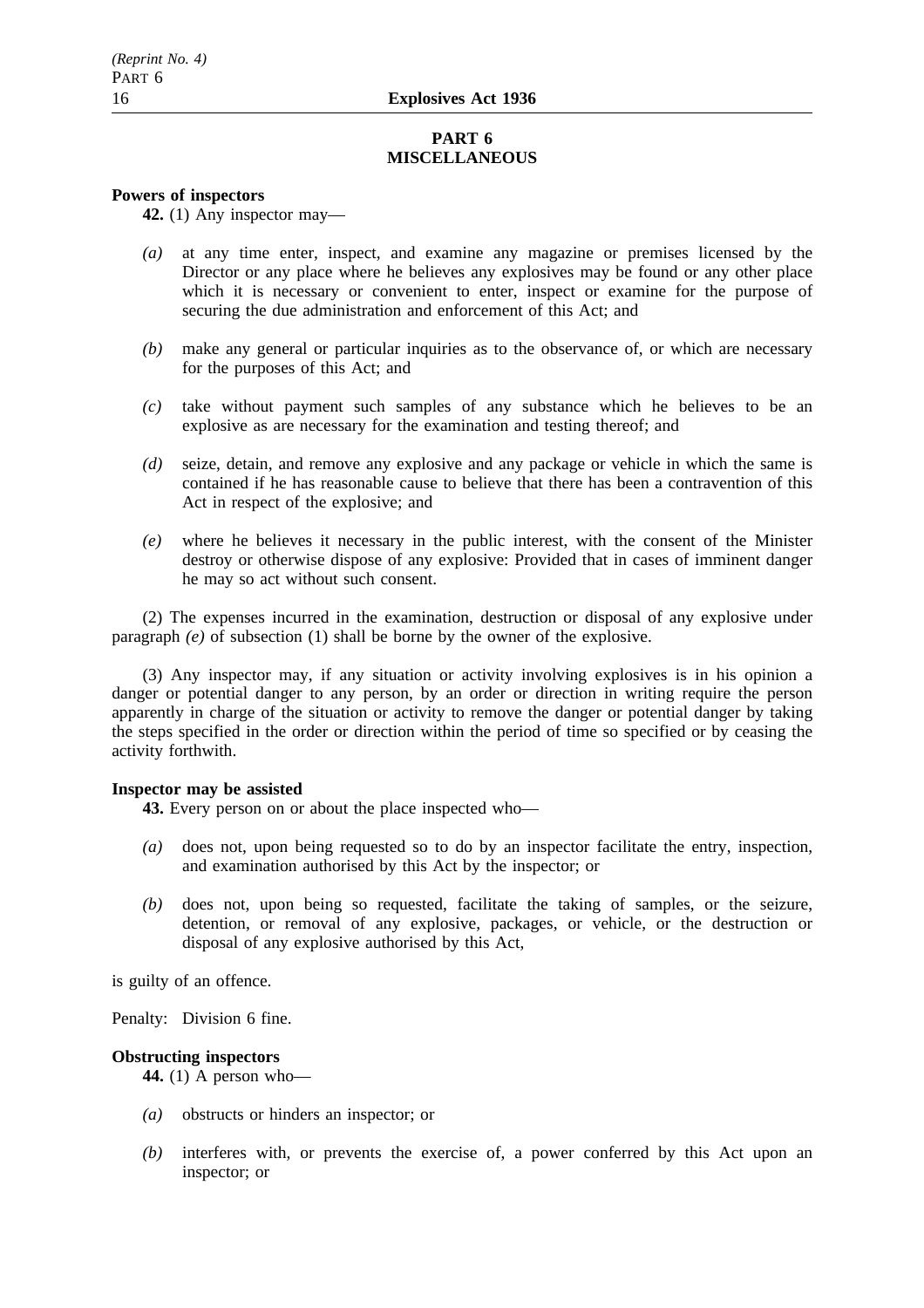- *(c)* disobeys a lawful order or direction of an inspector; or
- *(d)* refuses or fails to answer truthfully questions put by an inspector pursuant to this Act,

is guilty of an offence.

Penalty: Division 6 fine.

(2) A person is not required to answer a question put by an inspector if the answer to the question would tend to incriminate him or her of an offence.

(3) If a person is guilty of an offence under subsection (1) and that person, or the employer of that person, is licensed under this Act, that licence may be revoked by the Director.

# **Protection to inspector**

**45.** No inspector shall be liable, except in respect of any wilful neglect or default, to any legal proceedings for anything done in pursuance of this Act.

# **Powers of the Director**

**46.** (1) If in the opinion of the Director any explosive under the control of the Director—

- *(a)* has been damaged, or from its condition is, or is likely to become, dangerous to life or property during storage, transport, or use; or
- *(b)* has not been defined and classified as provided in section 6, or does not conform in composition, quality, and character to the definition made in accordance with that section,

the Director may destroy the explosive, or may order the same to be destroyed or otherwise disposed of.

(2) The expense of the destruction or disposal shall be borne by the owner of the explosive.

# **Deeming provision**

**47.** For the purposes of section 46, an explosive shall be deemed to be under the control of the Director—

- *(a)* if it is in a Government magazine; or
- *(b)* if it is in a magazine afloat; or
- *(c)* if it is on board any ship or boat in any port; or
- *(d)* if it is in course of being landed from any such ship or boat; or
- *(e)* if it is in course of being shipped in any port; or
- *(f)* if it is on board any boat approved by the Director under section 39, or owned by the board; or
- *(g)* if it is in course of removal from or to any magazine to or from any ship or boat in any port.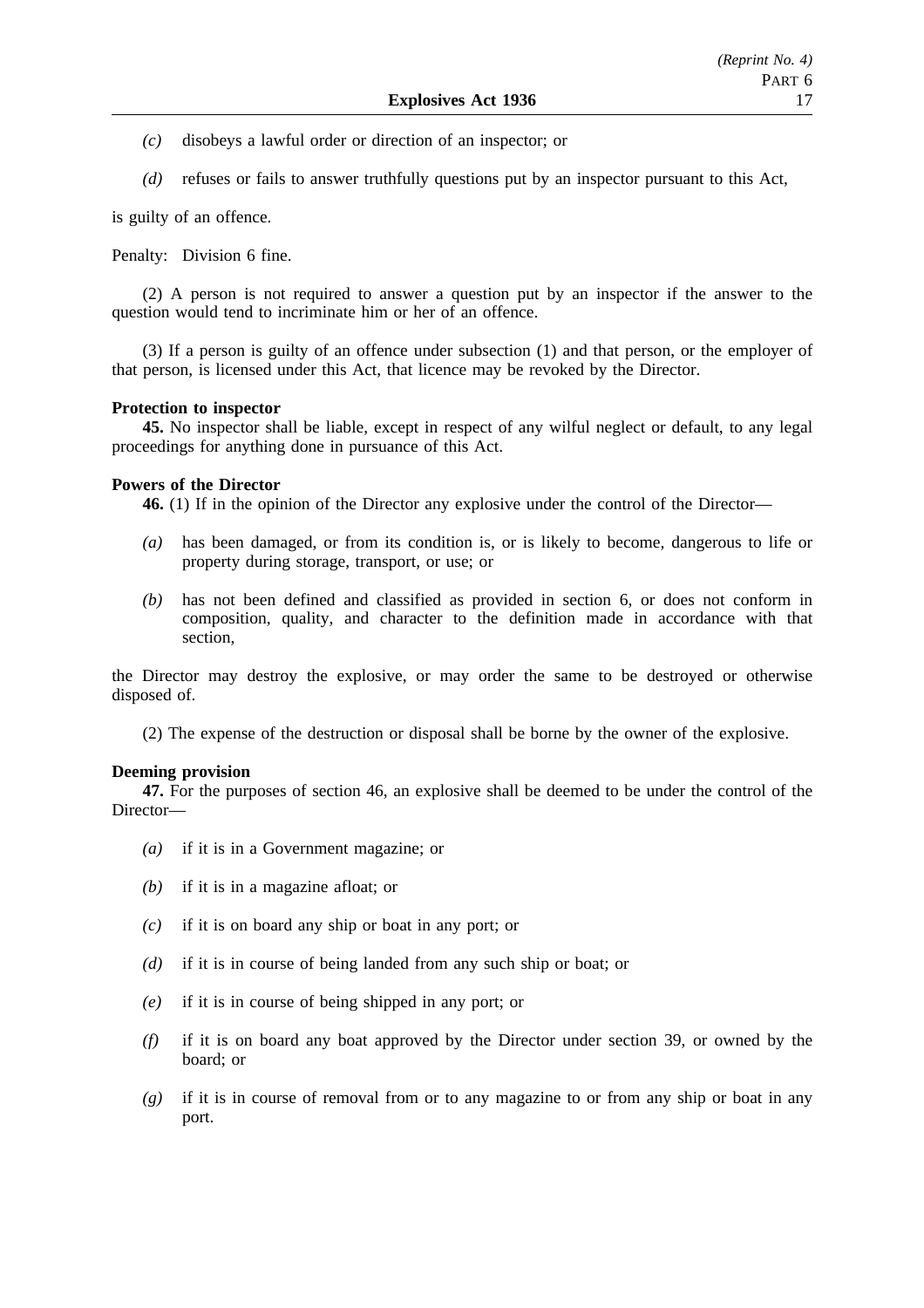# **Power to prohibit manufacture, storage, and carriage of specially dangerous explosives**

**48.** Notwithstanding anything in this Act, the Governor may from time to time by proclamation prohibit, either absolutely, or subject to conditions or restrictions, the manufacture, keeping, conveyance, and sale, or any of them, of any explosive when in the judgment of the Governor it is expedient for the public safety to make such proclamation.

(2) Any explosive manufactured in contravention of any such proclamation shall be deemed to be manufactured in an unauthorised place.

(3) A person—

- *(a)* who conveys an explosive or causes it to be conveyed; or
- *(b)* who sells an explosive; or
- *(c)* who keeps an explosive; or
- *(d)* to whom an explosive is delivered,

in contravention of a proclamation under subsection (1), is guilty of an offence.

Penalty: *(a)* in the case of a body corporate—division 3 fine;

*(b)* in any other case—division 6 fine or division 6 imprisonment, or both.

(3a) If an explosive is conveyed, sold or kept in contravention of a proclamation under subsection (1), all or any part of the explosive may be forfeited to the Crown by a court of summary jurisdiction.

(4) The Governor may by proclamation revoke any proclamation made as aforesaid.

### **Factory licence unnecessary in certain cases**

**49.** Notwithstanding anything contained in this Act it shall not be necessary for any person licensed to keep a magazine or other premises pursuant to Part 4 to take out a licence for a factory by reason only that in connection with his magazine or licensed premises he fills for sale or otherwise any cartridge for small arms with any explosive if in so doing he invariably complies with the provisions of this Act or any regulation thereunder relating to the filling of cartridges.

# **Penalty on and removal of trespassers**

**50.** (1) A person who enters without permission or otherwise trespasses upon a magazine or factory (whether licensed or not) or immediately adjoining land which is occupied in connection with the magazine or by the occupier of the factory is guilty of an offence.

Penalty: Division 8 fine or division 8 imprisonment.

(1a) A person who commits an offence against subsection (1) may immediately be removed from the magazine, factory or land by a member of the police force or by the keeper or occupier of the magazine or factory or any agent or servant of, or other person authorised by, the keeper or occupier.

(2) Any person other than the keeper or occupier of, or person employed in or about, a magazine or factory (whether licensed or not) who does any act which tends to cause explosion or fire in or about the magazine or factory is guilty of an offence.

Penalty: Division 6 fine or division 6 imprisonment, or both.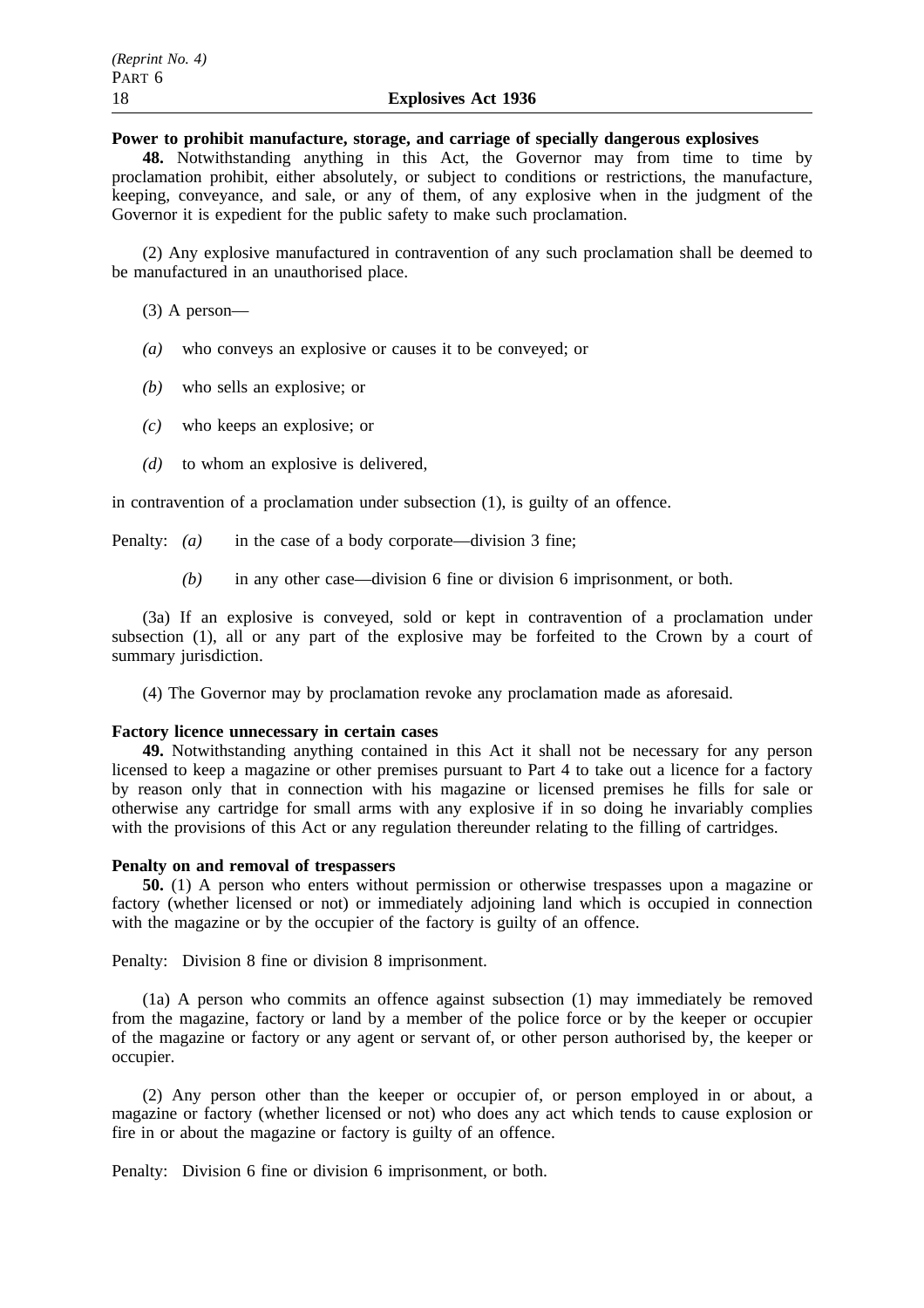(3) The keeper or occupier of any such magazine or factory shall post up in some conspicuous place or places a notice or notices warning all persons of their liability to penalties under this section, but the absence of any such notice or notices shall not exempt a person from a penalty under this section.

#### **Supplemental provisions as to forfeiture of explosive**

**51.** (1) Where a court before which a person is convicted of an offence against this Act has power to forfeit any explosive owned by or found in the possession or under the control of such person, the court may, if it thinks it just and expedient, in lieu of forfeiting the explosive, impose upon such person in addition to any other penalty or punishment a penalty not exceeding such sum as appears to the court to be the value of the explosive so liable to be forfeited.

(2) Where any explosive or ingredient of an explosive is alleged to be liable under this Act to be forfeited, any complaint may be laid against the owner of the explosive or ingredient for the purpose only of enforcing the forfeiture; and where the owner is unknown or cannot be found the court may cause a notice to be advertised stating that, unless cause is shown to the contrary at the time and place named in the notice, the explosive may be forfeited, and at such time and place the court after hearing the owner or any person in his behalf (who may be present) may order all or any part of the explosive or ingredient to be forfeited.

#### **Offences by bodies corporate**

**51A.** Where a body corporate is guilty of an offence against this Act, every member of the governing body and the manager of the body corporate is guilty of an offence and liable to the penalty prescribed for that offence when committed by a natural person, unless the member or manager proves that he or she—

- *(a)* did not know and could not reasonably be expected to have known of the commission of that offence; or
- *(b)* exercised all due diligence to prevent the commission of that offence.

#### **Continuing offences**

**51B.** (1) Where an offence against a provision of this Act is committed by a person by reason of a continuing act or omission—

- *(a)* the person is liable, in addition to the penalty otherwise applicable to the offence, to a penalty for each day during which the act or omission continues of not more than an amount equal to one-fifth of the maximum penalty prescribed for that offence; and
- *(b)* if the act or omission continues after the person is convicted of the offence, the person is guilty of a further offence against that provision and liable, in addition to a penalty otherwise applicable to the further offence, to a penalty for each day during which the act or omission continues after that conviction, of not more than an amount equal to one-fifth of the maximum penalty prescribed for that offence.

(2) For the purposes of this section, an obligation to do something is to be regarded as continuing until the act is done notwithstanding that any period within which, or time before which, the act is required to be done has expired or passed.

## **Delegation by Director**

**51C.** (1) The Director may, by instrument in writing, delegate to any person engaged in the administration of this Act any of his or her powers or functions under this Act.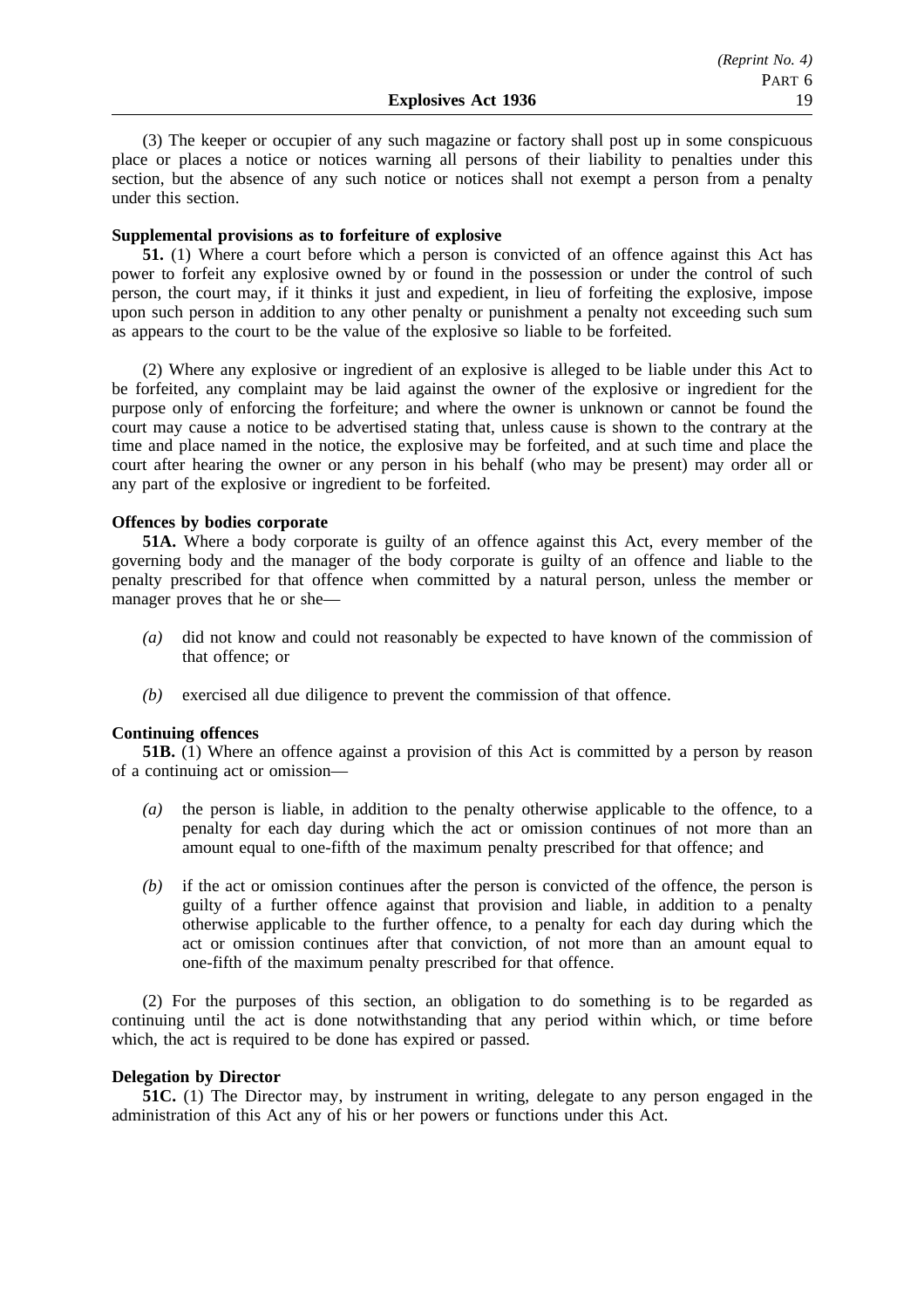- (2) A delegation under subsection (1)—
- *(a)* is revocable at will; and
- *(b)* does not prevent the Director from acting personally in any matter.

(3) In any legal proceedings, an apparently genuine document purporting to be a certificate signed by the Director containing particulars of a delegation under this section will, in the absence of proof to the contrary, be accepted as proof of those particulars.

# **Regulations**

**52.** The Governor may make regulations for all or any of the following purposes:

I. Licensing factories for the manufacture of explosives:

\*\*\*\*\*\*\*\*\*\*

- III. Prescribing the rules to be observed by the owner, occupier, and persons employed in the factory:
- IV. Prescribing the mode of construction and the purposes for which the factory or any particular part thereof may be used:
- V. Regulating the attaching of lightning conductors to the factory:
- VI. Defining the part of the factory in which any particular explosive or ingredient shall be kept, the quantity that may be so kept, and the mode in which it shall be packed:
- VII. Regulating the use or retention in the factory of charcoal, oiled cotton, and any articles liable to spontaneous ignition, the cleaning of the building, the quantity of any explosives or ingredient that may be allowed in the factory or any part thereof at any one time, and prescribing the materials of which tools used may be made:
- VIII. Regulating in the factory or any part thereof the mixing, sifting, and carriage of any explosives or the ingredients thereof, persons smoking, and the introduction of fire, matches, or any substance or article likely to cause explosion by fire, or any iron, steel, or grit:
- IX. Regulating the employment in the factory of persons under the age of sixteen years:
- X. Prescribing the period for which licences may be issued and the effect (if any) of change of owners or occupiers of the factory:
- XI. Regulating the inspection of explosives and the marking of cases containing the same by an inspector before the removal of the explosives from the factory:
- XII. Generally for regulating any matter relating to factories which public safety or convenience may require:
- XIII. Licensing carriers of explosives:
- XIV. Prescribing the quantity and quality of explosives or of any particular kinds of explosive, and also the variety of explosives which may be carried in the same railway truck or vehicle of any kind: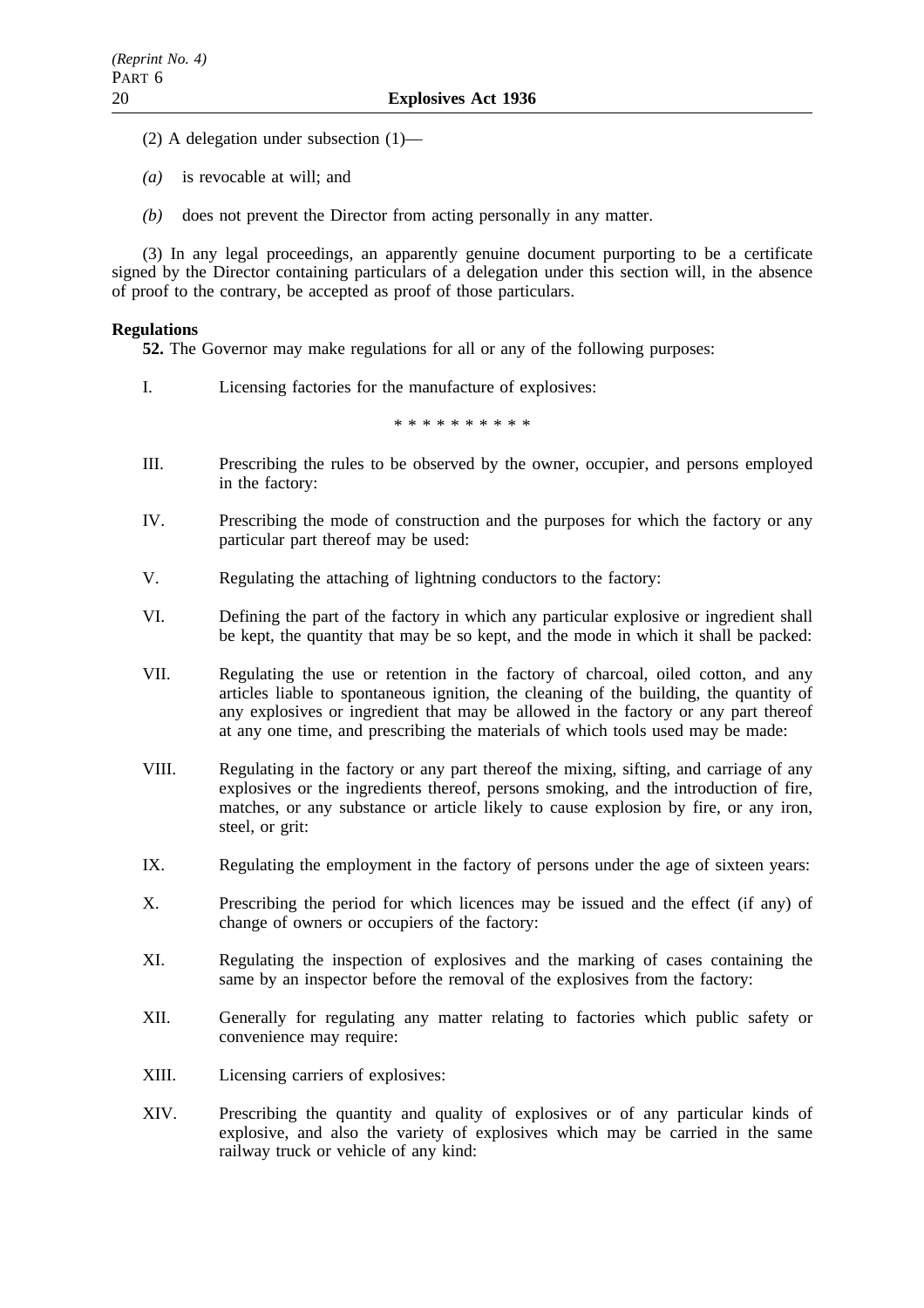- XV. Generally for regulating the carriage by land of explosives:
- XVI. The licensing by the Director of magazines and premises for the storage of explosives:
- XVII. The conveyance to, receipt at, delivering from, or storage in magazines and such premises of any explosives:
- XVIII. The inspection, examination, and testing from time to time of explosives stored in magazines and such premises:
- XIX. Providing for the storage of the several substances included in the definition of explosives in this Act in separate magazines and premises licensed as aforesaid, and prohibiting any of such substances being stored in the same magazine or premises with any other of such substances:
- XX. Prescribing the quantities and kinds of packages in which the several kinds of explosives may be received at and removed from any magazine or premises licensed as aforesaid:
- XXI. The inspection of explosives before being landed, transhipped, or received into a magazine:
- XXII. To regulate the carriage of explosives in any ship or boat:
- XXIII. The definition of safety cartridges and safety fuses, and the exemption of such or any other explosives from all or any of the provisions of this Act, and the conditions (if any) of such exemption:
- XXIIIA. Regulating or restricting the mixing at any place of substances which, when mixed, form a product which can be used for blasting, and regulating or restricting the use of any such product for the purpose of blasting:
- XXIIIB. Prescribing any matters necessary or convenient to be prescribed for securing the due administration and enforcement of this Act:
- XXIIIC. Regulating and controlling the sale of explosives and providing for the licensing of sellers of explosives the conditions upon which and the persons to whom explosives of any particular class or classes or generally may be sold:
- XXIIID. Regulating and controlling the keeping or storing of explosives and the display of explosives in or about any premises or places whatsoever:
- XXIIIE. Regulating and controlling the importation into the State of any explosives:
- XXIIIEA. Regulating and controlling the use of fireworks and other explosives for, or in connection with, entertainment:
- XXIIIF. Prescribing the form of the notice to be given by the master of a ship under section 33 of this Act and the manner in which it is to be given:
- XXIIIG. Prescribing the conditions upon which licences under this Act will be granted and making provision for or in relation to the suspension and revocation by the Director of such licences: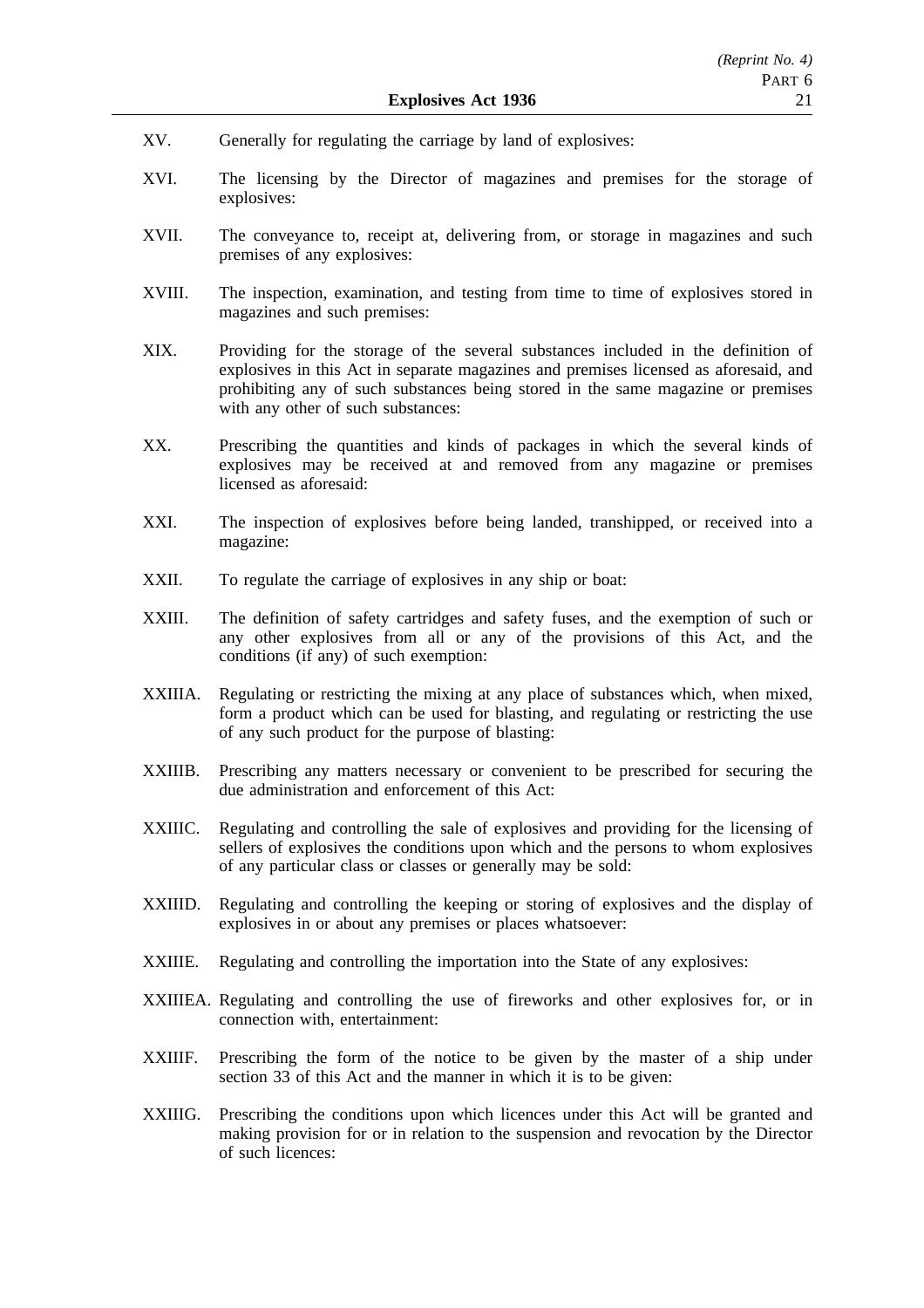- XXIIIH. Prescribing the amount and providing for payment of any fees or charges for the purposes of this Act:
- XXIV. Prescribing fines not exceeding a division 6 fine for contravention of any regulation.

# **Magazines in municipalities**

**53.** No regulation nor any licence issued under this Act shall be construed to authorise the storage of any explosive in any municipality contrary to the provisions of any by-law made by the council of that municipality.

# **Continuance of regulations**

**54.** All regulations relating to explosives made pursuant to the *Marine Board and Navigation Acts 1881 to 1933* shall, so far as not inconsistent with this Act, continue in force as if made under this Act until expressly or impliedly repealed by regulations made under this Act.

# **Saving provision**

**55.** The provisions of this Act shall be construed as in addition to and not in substitution for the provisions of the *Harbors Act 1936* and the *Marine Act 1936*.

# **Summary proceedings**

**56.** All proceedings for offences against this Act shall be disposed of summarily.

# **Financial provision**

**57.** The moneys required for the purposes of this Act shall be paid out of moneys provided by Parliament for those purposes.

# **Repeal of s. 189 of Harbors Act 1936**

**58.** Section 189 of the *Harbors Act 1936* is hereby repealed.

\*\*\*\*\*\*\*\*\*\*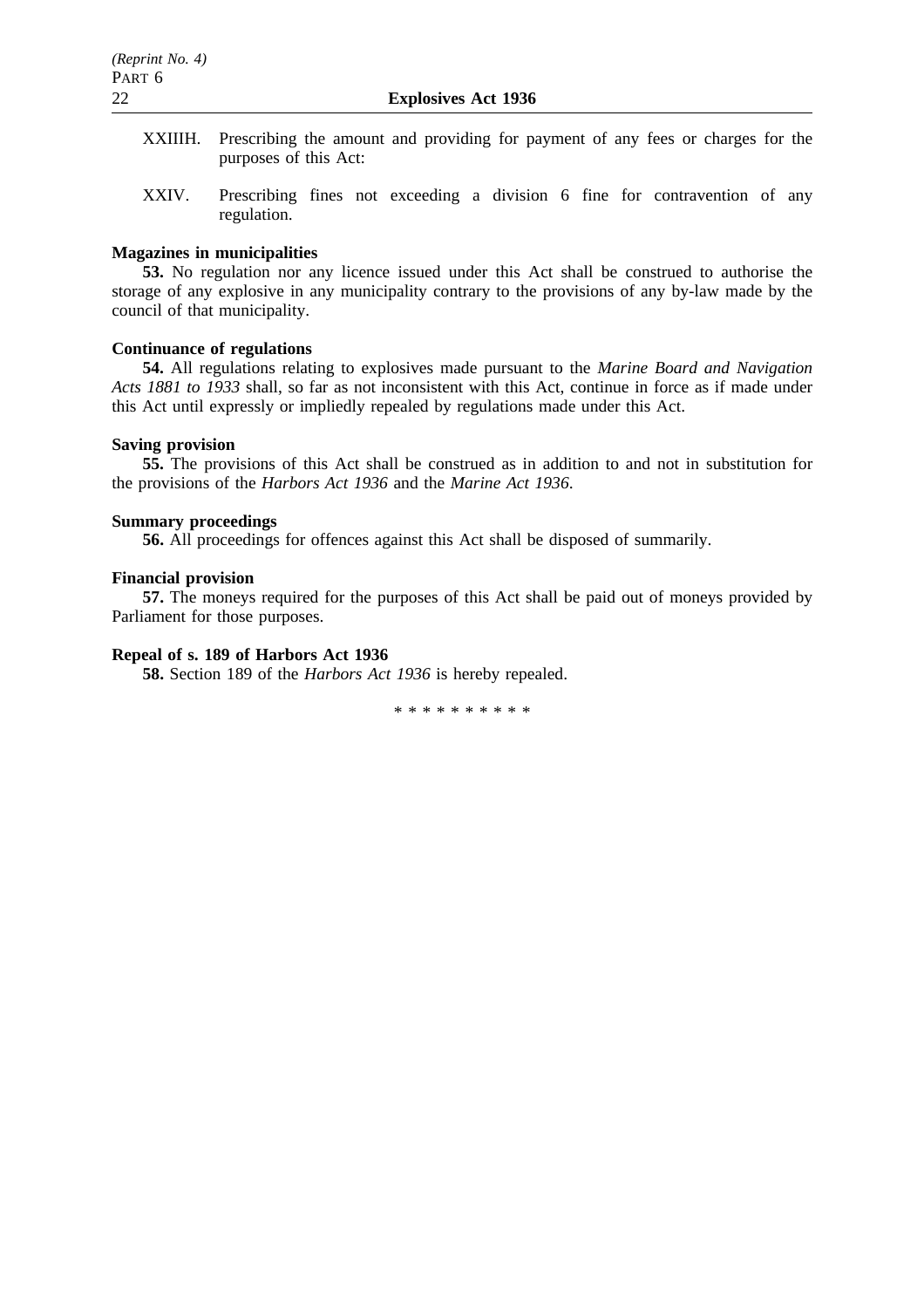# **APPENDIX 1**

### **LEGISLATIVE HISTORY**

#### **Transitional Provisions**

(*Transitional provision from Statutes Amendment (Chief Inspector) Act 1993, s. 65*)

65. This Act does not affect the appointment of any person as an inspector before the commencement of this Act (other than as a Chief Inspector).

#### **Legislative History**

- Legislative history prior to 3 February 1976 appears in marginal notes and footnotes included in the consolidation of this Act contained in Volume 4 of The Public General Acts of South Australia 1837-1975 at page 13.
- Legislative history since 3 February 1976 (**entries in bold type indicate amendments incorporated since the last reprint**) is as follows:

| Section 4:          | definition of "chief inspector" repealed and definition of "the<br>Director" inserted in its place by 1, 1993, s. $16(a)$ |  |
|---------------------|---------------------------------------------------------------------------------------------------------------------------|--|
|                     | definition of "inspector" amended by 1, 1993, s. 16(b)                                                                    |  |
| Section $6(1)$ :    | amended by 1, 1993, s. 17                                                                                                 |  |
| Section 9:          | substituted by 1, 1993, s. 18                                                                                             |  |
| Section $11(2)$ :   | amended by 16, 1990, s. 2                                                                                                 |  |
| Section $12(3)$ :   | substituted by 16, 1990, s. 3                                                                                             |  |
| Section $12(4)$ :   | inserted by 16, 1990, s. 3                                                                                                |  |
| Section $13(1)$ :   | amended by 16, 1990, s. $4(a)$                                                                                            |  |
| Section $13(2)$ :   | repealed by 16, 1990, s. 4(b)                                                                                             |  |
| Section $16(2)$ :   | substituted by 16, 1990, s. 5                                                                                             |  |
| Section 18:         | substituted by 16, 1990, s. 6                                                                                             |  |
| Section $19(1)$ :   | substituted by 16, 1990, s. 7; amended by 1, 1993, s. 19(a)                                                               |  |
| Section $19(2)$ :   | amended by 1, 1993, s. 19(b)                                                                                              |  |
| Section $20(2)$ :   | amended by 1, 1993, s. 20                                                                                                 |  |
| Section $21(1)$ :   | amended by 1, 1993, s. 21(a)                                                                                              |  |
| Section $21(2)$ :   | amended by 1, 1993, s. 21(b)                                                                                              |  |
| Section $21(3)$ :   | amended by 1, 1993, s. 21(c)                                                                                              |  |
| Section $21(4)$ :   | substituted by 16, 1990, s. 8                                                                                             |  |
| Section $21(5)$ :   | inserted by 16, 1990, s. 8; amended by 1, 1993, s. 21(d)                                                                  |  |
| Section $22(1)$ :   | amended by 1, 1993, s. 22(a)                                                                                              |  |
| Section $22(3)$ :   | substituted by 16, 1990, s. 9                                                                                             |  |
| Section $22(4)$ :   | inserted by 16, 1990, s. 9; amended by 1, 1993, s. 22(b)                                                                  |  |
| Section $23(1)$ :   | amended by 1, 1993, s. 23                                                                                                 |  |
| Section $23(3)$ :   | substituted by 16, 1990, s. 10; amended by 71, 1992, s. 3(1)<br>(Sched.)                                                  |  |
| Section $23(4)$ :   | inserted by 16, 1990, s. 10                                                                                               |  |
| Section 24:         | amended by 1, 1993, s. 24                                                                                                 |  |
| Section $25(1)$ :   | amended by 1, 1993, s. 25                                                                                                 |  |
| Section $27(1)$ :   | amended by 16, 1990, s. 11(a); 1, 1993, s. 26(a)                                                                          |  |
| Section $27(2)$ :   | amended by 1, 1993, s. 26(b)                                                                                              |  |
| Section $27(3)$ :   | repealed by 16, 1990, s. 11(b)                                                                                            |  |
| Section 28:         | amended by 1, 1993, s. 27                                                                                                 |  |
| <b>Section 28A:</b> | definition of "the creek" repealed by 30, 1999, s. 3                                                                      |  |
| <b>Section 28E:</b> | amended by 16, 1990, s. 12; repealed by 30, 1999, s. 4                                                                    |  |
| <b>Section 28F:</b> | repealed by 30, 1999, s. 4                                                                                                |  |
| Section $29(3)$ :   | amended by 16, 1990, s. 13                                                                                                |  |
| Section $31(2)$ :   | amended by 1, 1993, s. 28(a)                                                                                              |  |
| Section $31(4)$ :   | substituted by 16, 1990, s. 14                                                                                            |  |
| Section $31(5)$ :   | amended by 1, 1993, s. 28(b)                                                                                              |  |
|                     |                                                                                                                           |  |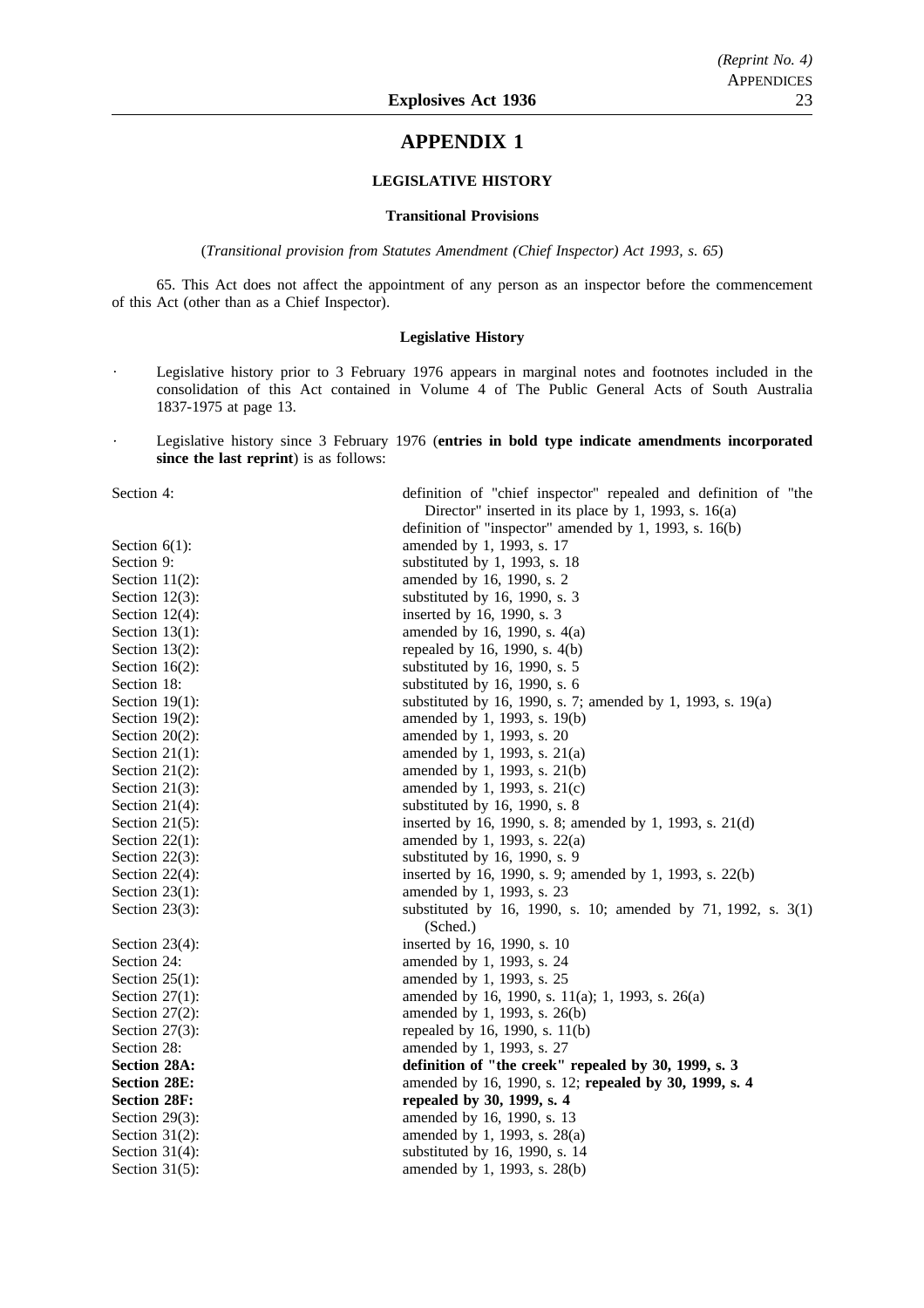Section 32(1): amended by 1, 1993, s. 29(a) Section 32(3): amended by 1, 1993, s. 29(b) Section 33(1): amended by 1, 1993, s.  $30(a)$ Section 33(2): amended by 1, 1993, s. 30(b) Section 33(3): inserted by 16, 1990, s. 15 Section 34(3): inserted by 16, 1990, s. 16 Section 35(3): substituted by 16, 1990, s. 17 Section 35(4): amended by 1, 1993, s. 31 Section 36(2): substituted by 16, 1990, s. 18 Section 37(3): substituted by 16, 1990, s. 19 Section 37(4): amended by 1, 1993, s. 32 Section 38(2): substituted by 16, 1990, s. 20 Section 38(3): amended by 1, 1993, s. 33 Section 39(1): amended by 1, 1993, s. 34 Section 39(2): substituted by 16, 1990, s. 21 Section 42(1): amended by 1, 1993, s. 35 Section 43: **amended** by 16, 1990, s. 22 Section 44: substituted by 16, 1990, s. 23<br>Section 44(3): substituted by 1, 1993, s. 36 Section 44(3): amended by 1, 1993, s. 36<br>Section 46(1): amended by 1, 1993, s. 37 Section 46(1): amended by 1, 1993, s. 37<br>Section 47: amended by 1, 1993, s. 38 Section 47: amended by 1, 1993, s. 38<br>Section 48(3): substituted by 16, 1990, s. Section 48(3):<br>Section 48(3a):<br>Section 48(3a):<br>Section 48(3a):<br>Section 48(3a):<br>Section 48(3a): inserted by 16, 1990, s. 24 Section  $50(1)$ : substituted by 16, 1990, s. 25 Section 50(1a): inserted by 16, 1990, s. 25 Section  $50(2)$ : substituted by 16, 1990, s. 25 Sections 51A and 51B: inserted by 16, 1990, s. 26 Section 51C: inserted by 1, 1993, s. 39 Section 52: **amended** by 5, 1982, s. 2; 16, 1990, s. 27; 1, 1993, s. 40 Schedule: repealed by 30, 1999, s. 5